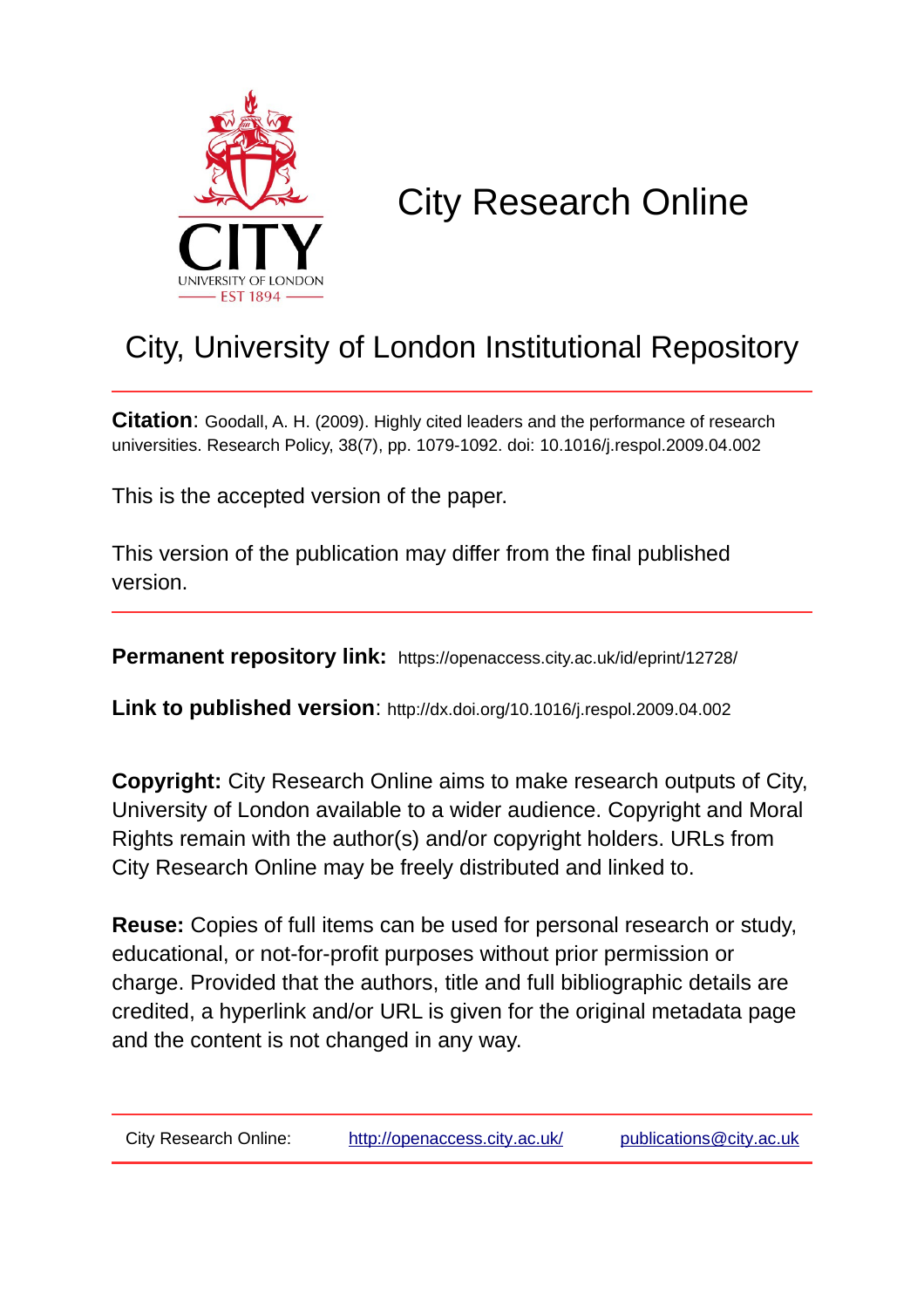#### **Leadership and the Research Productivity**

#### **of University Departments**

Amanda H. Goodall Cass Business School City University London & IZA

John M. McDowell Department of Economics Arizona State University & IZA

Larry D. Singell Department of Economics University of Indiana Bloomington

18 June 2015

#### **Abstract**

Much of human knowledge is produced in the world's universities. There is currently little scientific evidence, however, on the determinants of productivity in those hundreds of thousands of departments. This study constructs a new dataset on departmental chairpersons in 58 US research universities over a 15-year period. One statistically robust predictor of a department's future research output is found. After adjustment for personal and institutional characteristics, departmental productivity improves when the incoming department Chair is himself or herself highly-cited. A one-SD increase in citations is associated with a 0.5-SD later rise in departmental productivity. Possible interpretations are discussed.

Key words: Citations, scientific productivity, department Chairs, expert leaders. JEL Codes: I12, I23, M51, M54

Acknowledgements: We would like to thank Agnes Bäker, Dan Hamermesh, Michael Kaganovich, Andrew Oswald, and Gerard Pfann for helpful suggestions, and Andrea Lockhart for research assistance.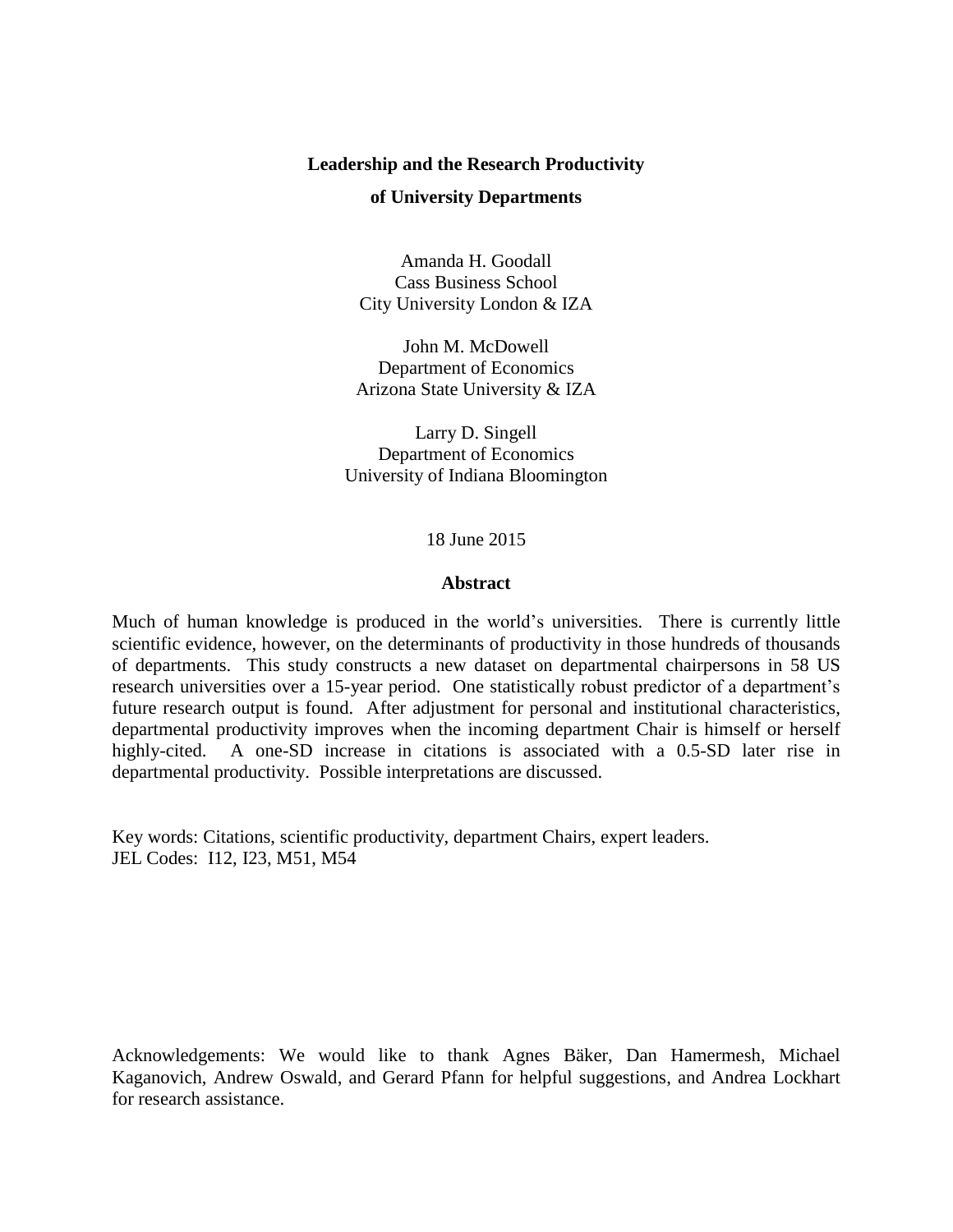#### **1. INTRODUCTION**

This paper is an attempt to contribute to the research literatures on university productivity, the bibliometric role of citations data, and the nature of department leadership. The starting point is a belief that the process of the advancement of scientific knowledge is important but still imperfectly understood. Although research is pursued in approximately 300,000 academic departments, housed in more than 20,000 universities worldwide<sup>1</sup>, relatively little is currently known about the factors that help to shape the productivity of departments<sup>2</sup>.

This paper studies a panel of U.S. economics departments. The paper's analysis appears to be the first to examine the association between the characteristics of an incoming chairperson and the subsequent research productivity of his or her university department. The level of an individual chairperson's citations is found to be a form of predictor of later departmental productivity. In contrast, the quantity of the person's publications in itself is not longitudinally predictive of later organizational success.  $3$  Although a longstanding literature examines the potentially substantive influence of citations data as informative signals (for example, Hamermesh et al. 1982, Laband 1986, and Laband & Sophocleus 1985, and more recently Ellison 2011), the current paper's concern appears not to have been previously studied.

As is well known, Chairs (or 'Heads of Department') in the United States play a central role in the academic departments that make up universities. They manage daily operations, hire faculty and professional staff, and work closely with senior university administrators, most of whom were themselves once departmental heads. However, because faculty often view the position as a poisoned chalice, these chairpersons can be reluctant leaders, who are selected

 $\overline{a}$ <sup>1</sup> Cybermetrics Lab, Consejo Superior de Investigaciones Científicas (CSIC), Spain.

<sup>&</sup>lt;sup>2</sup> Novel recent work by Adams  $\&$  Clemmons (2011) explores a different mechanism than the one studied here.

<sup>&</sup>lt;sup>3</sup> We caution the reader from the outset that our study is not able to establish causality in the way a randomized controlled trial can (Antonakis, Bendahan, Jacquart & Lalive, 2010). It is instead in the spirit of the 'prospective' analysis common in medical science. We return to this issue below.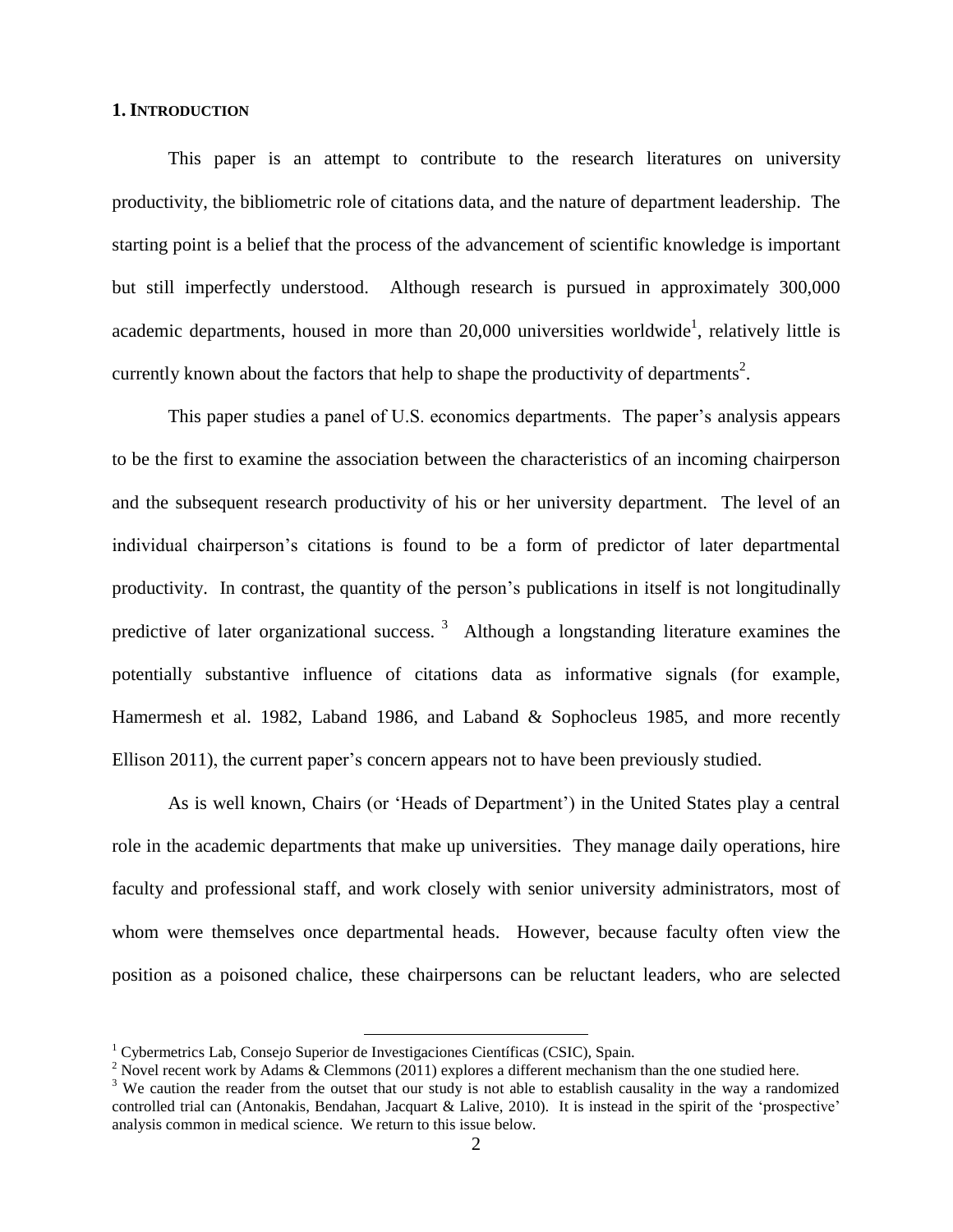through moral persuasion and a rotation system that sometimes depends as much on a scholar's age as aptitude for the job (Clotfelter & Rothschild 1993, Ehrenber 1999; 2003).

The aim of this study is to examine the statistical links, in the spirit of Granger causality, between the characteristics of incoming Chairs and the later scientific productivity of their departments. First, data are collected on 169 chairpersons in 58 US university departments over 15 years, for one of the largest university disciplines, and one that sits between the mathematical sciences and non-mathematical social sciences, namely, the field of Economics. Second, over the course of several years, measures of subsequent departmental research success were carefully collected and checked using diverse websites and extensive hard-copy materials. The dependent variable in the regression equations is the change in Economics departments' research output, after the Chair has been appointed, which is constructed as a measure of the relative improvement in departmental productivity. Several independent variables are controlled for, including institutional variables such as income and federal grants, and Chairs' other characteristics, such as their gender, experience and publications. The results suggest a concave relationship between a Chair's citations and the subsequent department performance.

In the next section of this paper we connect the study with the relevant literature and propose a testable hypothesis. The data and descriptive statistics are presented in Section 3, and the econometric analyses and results follow in Section 4. Finally, in Section 5 we revisit the literature and discuss possible explanations for our results.

#### **2. BACKGROUND AND HYPOTHESES**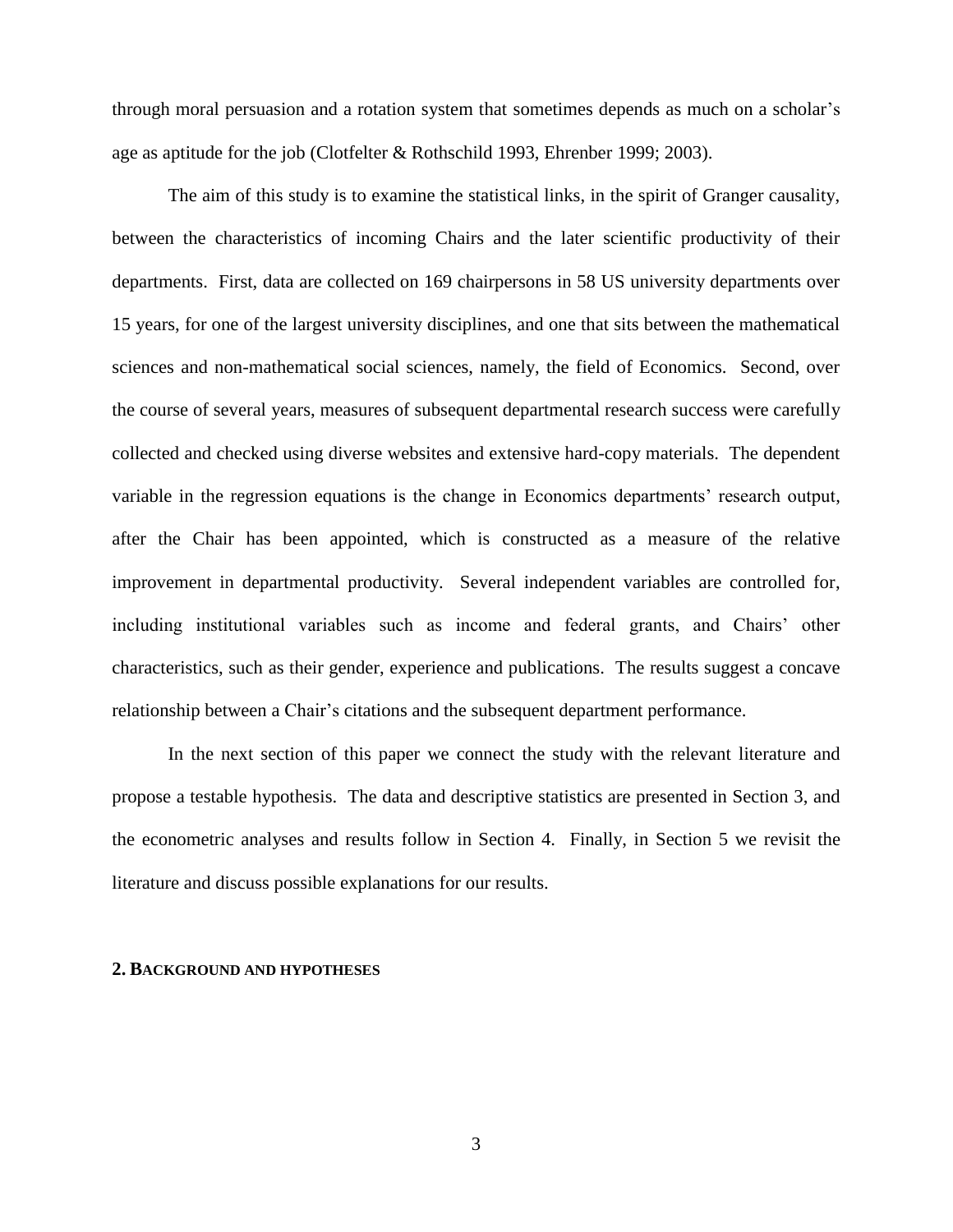There is a growing research literature on the nature of scientific production and the importance of effective leadership in its success<sup>4</sup>. Recent work suggests that the management of research enterprise has become more complex as modern scientific study is increasingly produced by teams, that have grown in size, are more likely to involve multi-university collaborations, that are ever more geographically dispersed (Adams, Black, Clemmons & Stephan 2005, Wuchty, Jones & Uzzi 2007, Jones, Wuchty & Uzzi 2008). It is not surprising then that management practices, such as rewards and incentives, and research evaluation processes, are found to be associated with the performance of research teams (see Van der Weijden, de Gilder, Groenewegen & Klasen 2008). Academic departments frequently house many (ever-evolving) research teams and the head of these units must manage a larger, more heterogeneous group of faculty who have a broader mission than pure research.

The role of academic departments, and the Chairs who manage them, is particularly critical in research universities that tend to be decentralised with devolved powers going to departments. Their important function is highlighted in a new study that assesses the effect of management practices on the performance of universities (McCormack, Propper & Smith 2013). McCormack, Propper & Smith (2013) examine management procedures in 112 UK universities using the measure of management quality tool developed by Bloom and Van Reenen (2007). McCormack and colleagues (2013) interview 248 department Chairs in the disciplines of Business, Computer Science, Psychology, and English. They find that the quality of management practices can be directly linked to better performance in both research and teaching. The result holds for all types of universities – research or teaching focused, new or old. Of particular relevance to our study is their finding that it is management practised at the level of

<sup>4</sup> Early studies that modern work builds on includes: Pelz, 1956, Andrews & Farris 1967, Blume & Sinclair 1973, among others.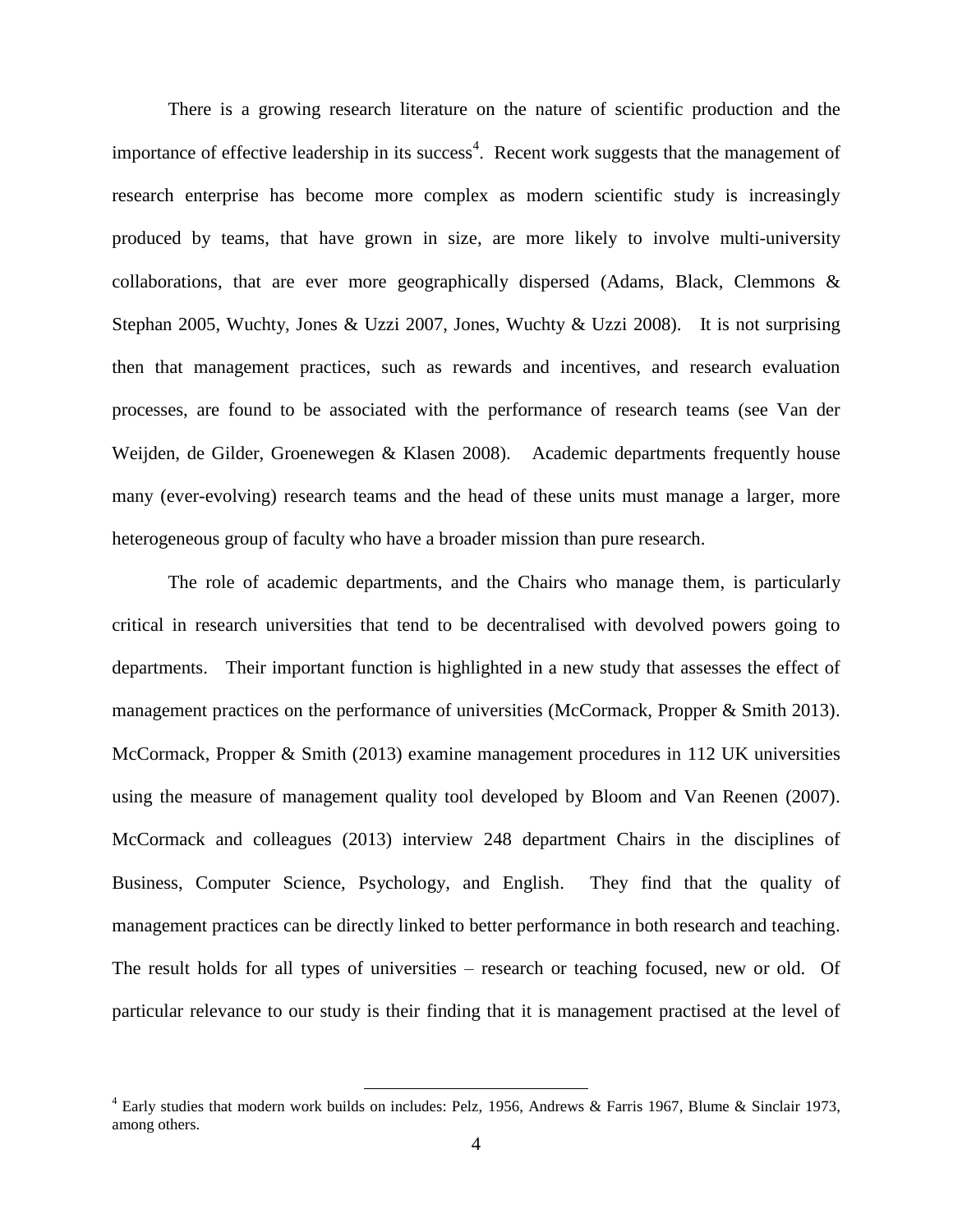academic departments, not by the centralised human resources, which matters most to research and teaching performance.

Beerkens (2013) reports a similar finding in Australian universities that have been subject to increased competition by government since the mid-1990s. She uses a research management index that aggregates a number of management practices at the institutional, school and individual level. She finds that universities with intensive research management systems are associated with greater research productivity.

A small number of studies have looked at the influence of distinguished scholars on the productivity of their peers and co-authors. Azoulay, Zivin, & Wang (2010) found that the sudden death of a 'superstar' researcher led to the decline in collaborators' quality-adjusted publication rates. Oettl (2012a,b) builds on this work by looking at the social factors that may explain how star scientists affect others. In academic papers produced by highly productive researchers, Oettl assesses the number of acknowledgments to others as a measure of 'helpfulness'. He then examines the future productivity of collaborators following the death of distinguished co-authors. When scientists who acknowledge many people in their academic papers die – the 'highly helpful' – the quality of co-author's papers declines; however, among the collaborators working with top scientists who acknowledge few, productivity is unchanged by their death (Oettl 2012a,b).

Our study focuses on leadership. It builds on earlier longitudinal research using a panel of universities (Goodall, 2006; 2009a,b) that identified a relationship between the research productivity of a university president (over a lifetime) and the research performance of their institution (in later decades). The presidents' study -- one that argued for the idea of 'expert leaders' -- found that presidents with higher levels of life-time citations were associated with universities that went on to perform the best a number of years later.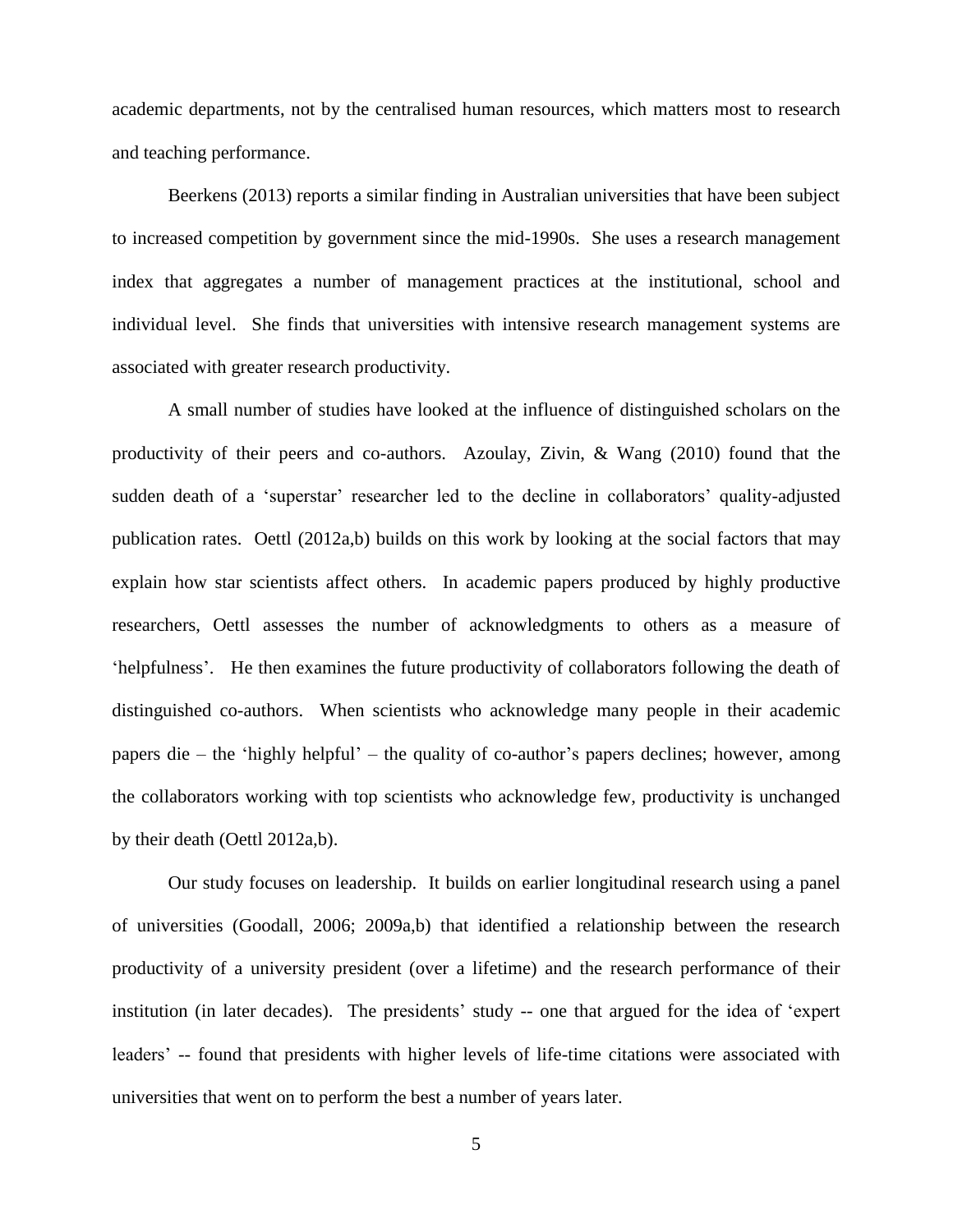Chairs generally serve at the discretion of a senior manager (e.g. dean, provost, president) and prior work suggests that there is a systematic pattern to who holds the position. For example, department chairs are disproportionately likely to be white and male, although women and minorities have recently been increasing in number (Carroll & Wolverton 2004, Conrad, Carr, Knight, Renfrew, Dunn & Pololi 2010). It is not unusual for senior administrators to select Chairs who have either undergone a decline in research productivity or made fewer research-specific investments over their careers (McDowell, Singell & Stater 2009, McDowell, Singell & Stater 2011), although it is less common in Tier 1 research universities that assign greater weight to the research productivity of potential departmental Chairs (Moore, Newman & Turnbull 2003; Ness & Samet 2010, Ehrenberg 1999).

Our central research focus can be expressed in the following hypothesis.

## *Hypothesis: Academic departments led by Chairs who have accomplished research careers are associated with improved research performance.*

#### **3. DATA AND BASIC STATISTICS**

Data are collected on 169 chairpersons in 58 US economics departments over a fifteenyear period, between 1995 and  $2010<sup>5</sup>$ . All sampled chairs are observed in each year following his/her appointment and through the year following the end of the chair term. For instance, a chair whose term encompasses the period beginning Fall 2001 through the end of Spring 2004 (i.e., a three-year appointment) would be observed in our data in the years 2002, 2003, 2004 and 2005. On average, each sampled chair is observed in 4.27 temporal periods. The independent

 $<sup>5</sup>$  In the 58 departments, there were a total of 295 individuals who served as either a permanent or interim chair</sup> between 1995 and 2010. Our sample excludes all interim chairs, all chairs who were appointed before 1995 or after 2007, and all permanent chairs whose observed chair term (for whatever reason) was less than two years.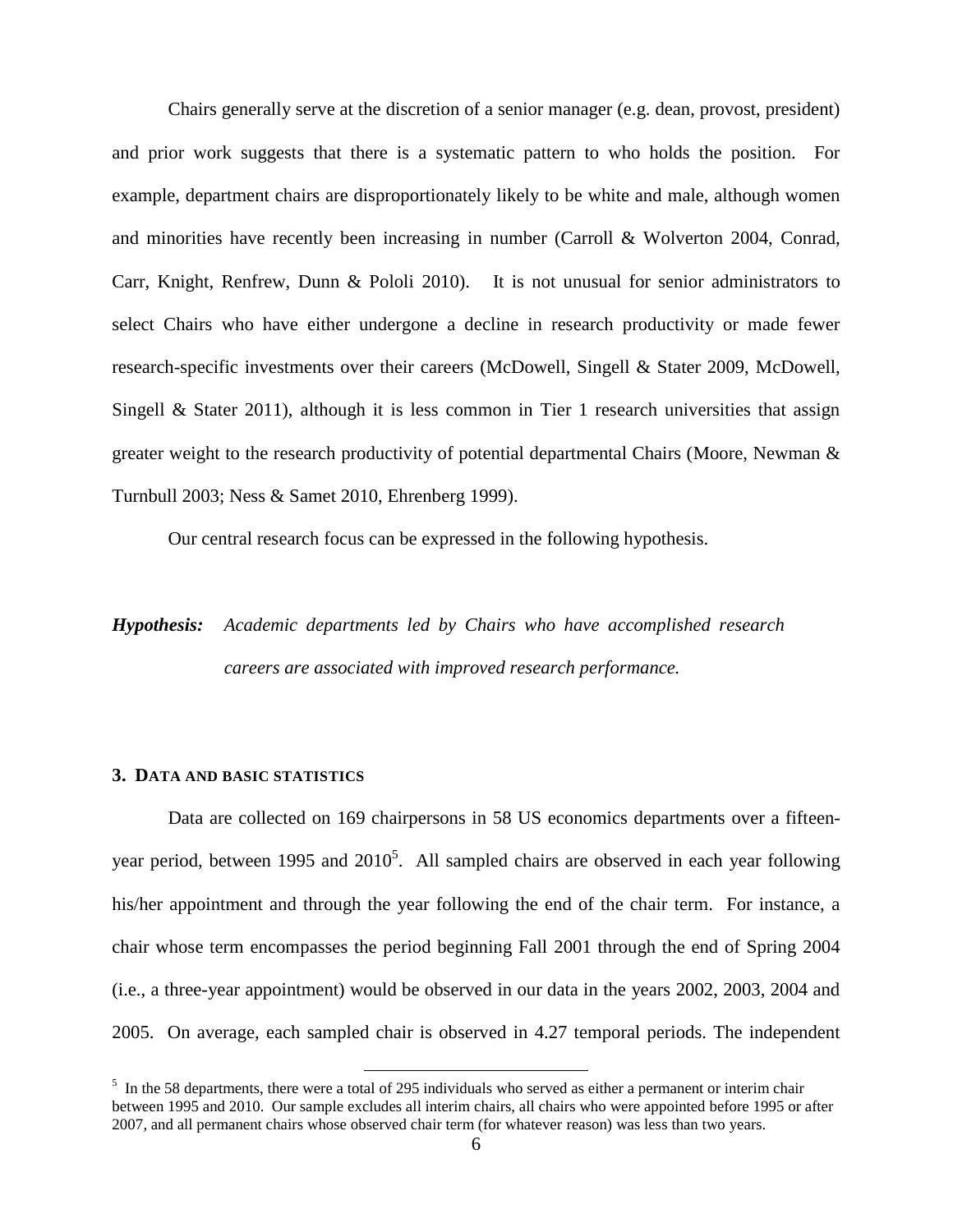variables in the regression equations include career and demographic information about each Chair, and our dependent variable includes measures of subsequent departmental research success. Variable definitions described below and presented in Table 1.

#### (INSERT Table 1 HERE)

#### *3.1 Dependent Variable*

The dependent variable in the model is the change in Economics departments' research output after the Chair has been appointed, which is a measure of the relative improvement in departmental productivity (see Table 1: Variable Definitions). Specifically, departmental research success is calculated as the share of total weighted US Economics Department publications (i.e.  $1/n$  and quality index) measured between the first year ( $t=0$ ) of the Chair's appointment and the subsequent observed year t, where research output in any specific year t is measured by a 3-yr moving average in years t-1, t, and t+1. As an illustration, the dependent variables associated with a chair whose appointment begins in 2001 and ends in 2004 would be as follows: in the 2002 observation, the dependent variable is measured as the department's share of total Economics Department publications in 2002 minus the share in 2001; in the 2003 observation, the dependent variable is measured as the department's share of total Economics Department publications in 2003 minus the share in 2001; in the 2004 observation, the dependent variable is measured as the department's share of total Economics Department publications in 2004 minus the share in 2001; and in the 2005 observation, the dependent variable is measured as the department's share of total Economics Department publications in 2005 minus the share in 2001. The dependent variable uses publications data (collected annually over the years 1995 through 2010) from 11 of the "most-selective" journals. These include: American Economic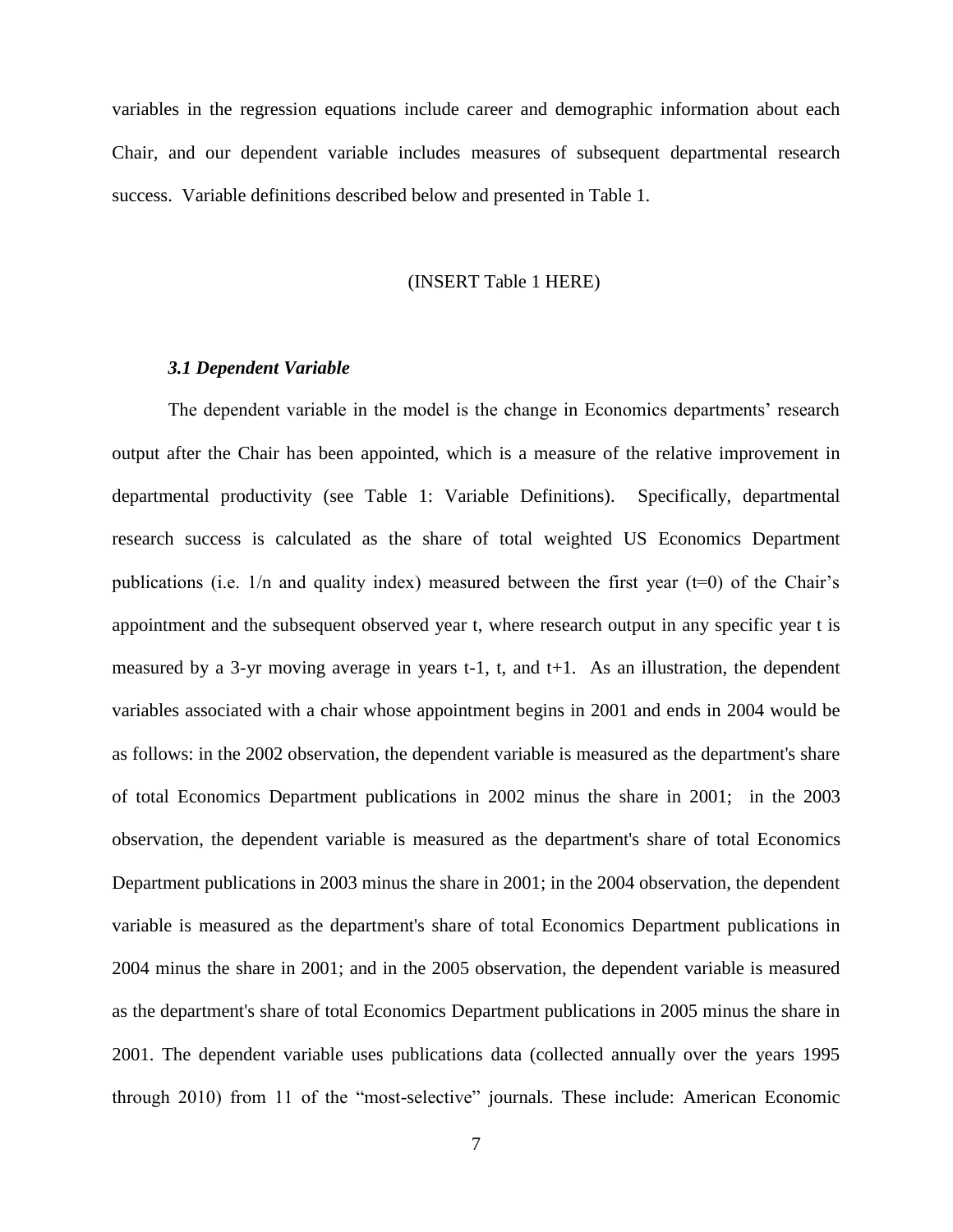Review, Econometrica, Economic Journal, Economica<sup>6</sup>, International Economic Review, Journal of Economic Theory, Journal of Monetary Economics, Journal of Political Economy, Quarterly Journal of Economics, Review of Economics and Statistics, and the Review of Economic Studies. Only data relating to full articles are collected, thus excluding comments, replies and other such shorter forms of communications.

Table 2 presents a ranking of Economics departments over the 15 years (1995-2010) using our dependent variable -- the mean annual research output of total weighted publications authored by individuals with an affiliation in a US Economics department (for the need to be cautious about such rankings, see Laband 2013). Six institutions included in Table 2 are not used in the empirical analysis because: a) no Chair was appointed after 1994 for which at least 3 consecutive years can be observed (Arizona State University and Ohio State); b) issues related to the availability of our university revenue variable, Integrated Postsecondary Education Data (Dartmouth and Rutgers); and c) there were no clearly delineated Economics departments (Caltech and Cornell).

#### (INSERT Table 2 HERE)

#### *3.2 Independent Variables*

Our independent variables include information about the Chairs and their institutions (see Table 1). We include three measures for the Chair's research output, which is our key explanatory variable: Chair's citations represent the cumulative number of citations made to the Chair's five most highly cited articles published prior to his/her Chair appointment (measured as a citations total in the year 2012).

 $6$  The inclusion of Economica may look surprising, but this is for the historical reason that it was an important journal in the early years in our data collection period.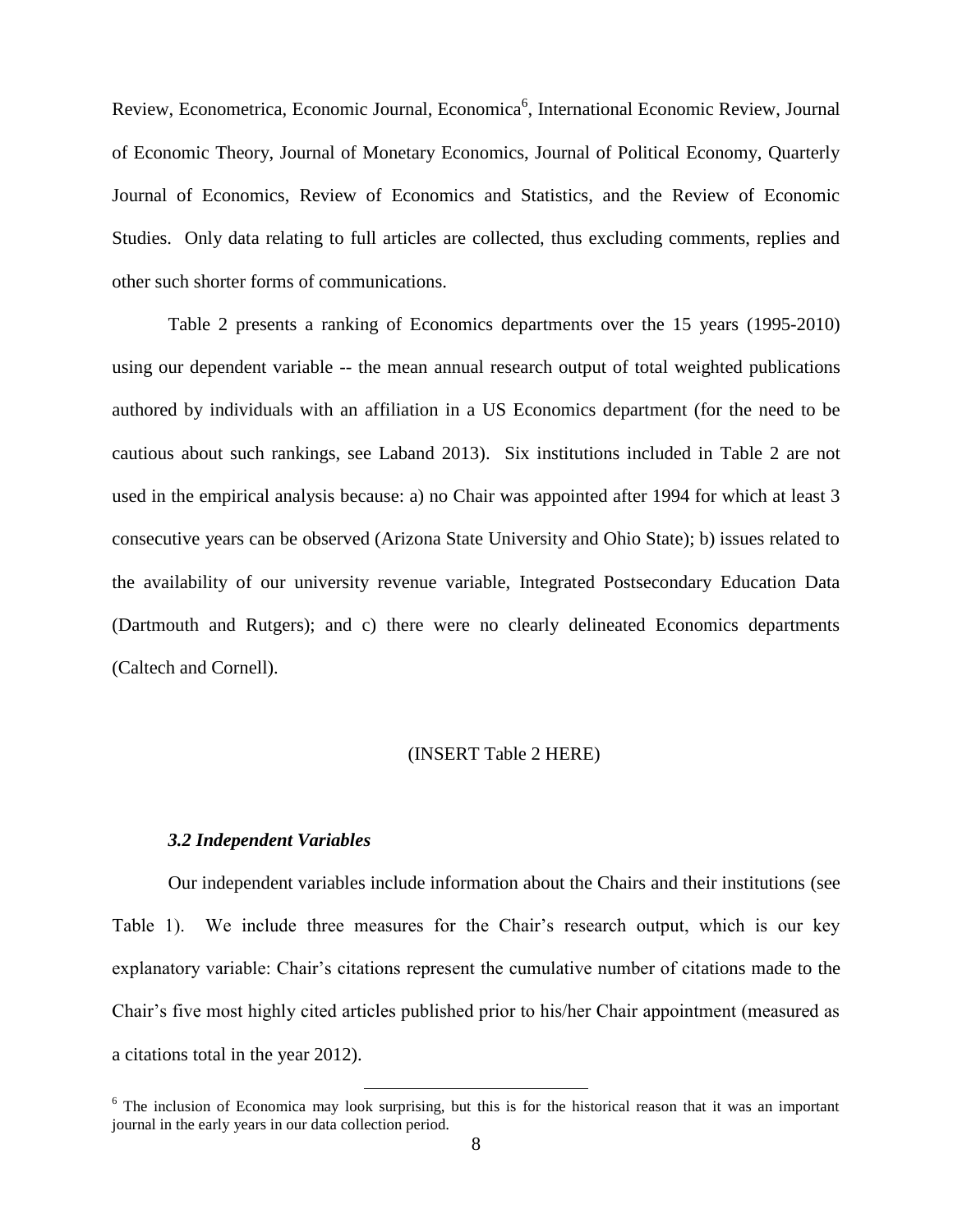We also control for the number of years since each of the Chair's five most-cited papers were published (the total number of years are averaged). Finally, we include Chair's cumulative number of total weighted journal publications measured to year t. The weighted measures convert page counts to American Economic Association-equivalent pages, use the 1/n rule for co-authored articles, and apply a quality indexing using the journal "Impact Factors" provided in the various annual editions of the Social Sciences Journal Citation Reports.

Further information about Chairs' characteristics are included in the regressions: gender, whether they were foreign-born, their total experience measured as years since PhD, the years spent at each university, the number of institutions in which he or she had worked, and finally, we include a set of dichotomous variables indicating the Chair's research field (i.e. microeconomics, macroeconomics, history/thought, monetary, quantitative, public finance, international, agriculture/environmental, industrial organization, labor, other).

Controls for the nature of each institution are also incorporated (see Table 1). These measure the department's research output at the start of the Chair's term, the size of each department (we include a proxy for the number of economics  $PhDs<sup>7</sup>$ ), and the wealth of each university. To capture trends in the US academic markets for economists, we include variables that measure the Chair's institution's share of economics publications that do not go to Economics departments (i.e. business schools), and the share of top publications assigned to authors not affiliated with a US Economics department. Finally, we include a set of dichotomous variables indicating the calendar year (i.e. 1995, 1996, 1997 … 2010).

#### (INSERT Table 3 HERE)

It might be thought that we should control for the change in the size of department, but we wish to treat that as endogenous to the success of the Chairperson.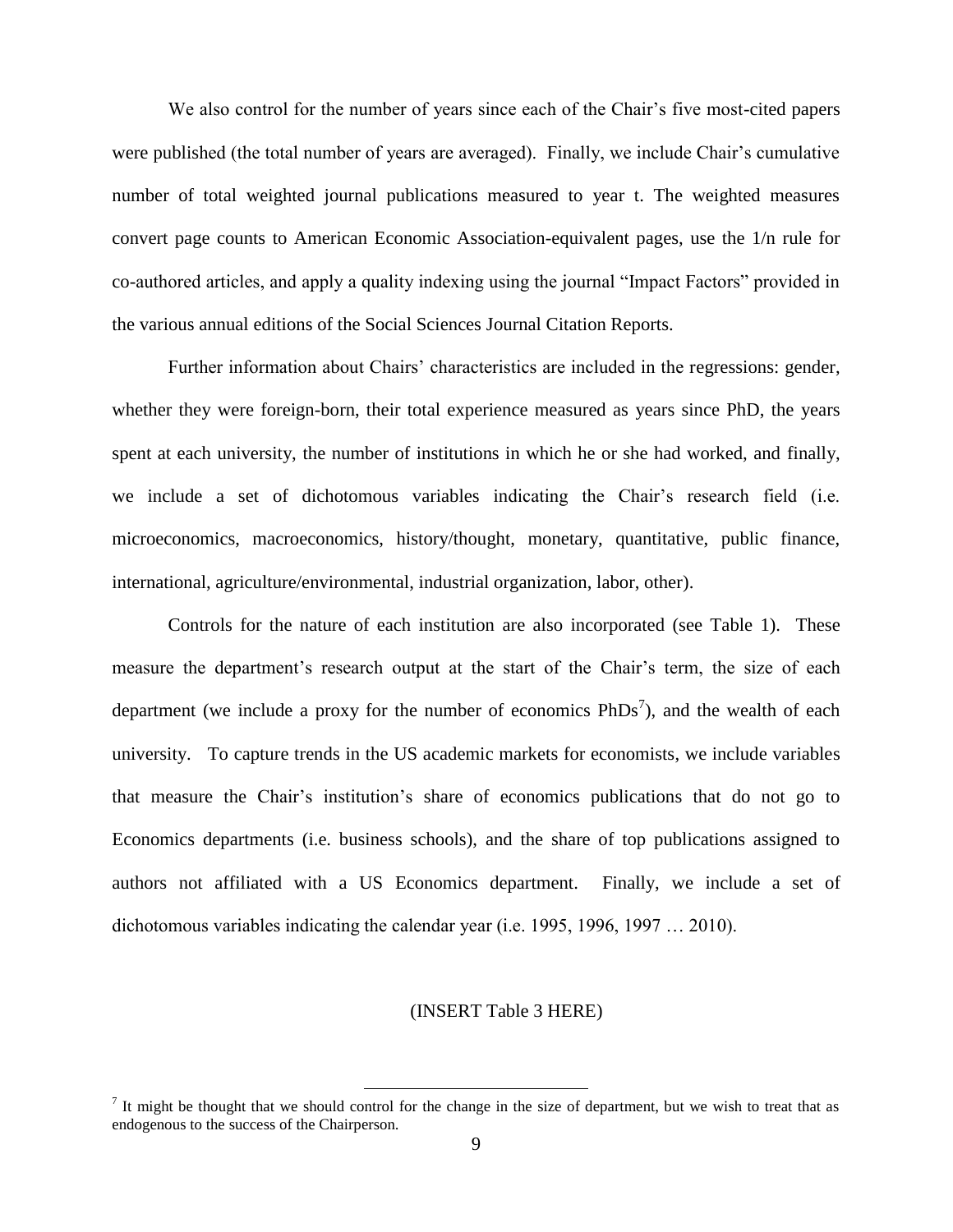#### **4. ECONOMETRIC ANALYSIS AND RESULTS**

Summary statistics are presented in Table 3. Table 4 reports the study's key findings. Each rightward column introduces additional controls to a base specification in Column 1 that includes a quadratic in citations as well as the department's research output at the start of the Chair's term. For reasons of brevity, the results are condensed into a single table (a number of alternative variants have been tested and are available upon request). Clustered standard errors are used for the reported t-statistics in parentheses.

In Model 1 of Table 4, a variable for Chair's citations is statistically significant at the 5% level; the coefficient is 0.0001 and the t-statistic is 2.12. The coefficient on the quadratic term (of -0.0624) is negative and significant at the 5% level. It follows that the relationship between a department's research output and a Chair's research citations is estimated to be concave from below.

#### (INSERT Table 4 HERE)

The curvature can be seen in Figure 1. Departmental performance, shown on the x-axis, maximizes when a Chair has approximately 9,100 citations. With a mean citation number of 2,153 and a standard deviation of 2,873, it is unclear how seriously this exact turning point itself should be treated as there are only 10 departmental heads who have citations in excess of 9,100 (Ioannidis, 2010). Nonetheless, the finding of some form of diminishing returns to a Chair's citations appears to be a robust statistical conclusion.<sup>8</sup> Model 1 also suggests mild evidence that a department's research productivity may exhibit reversion to the mean. The coefficient on a department's research output at the start of a Chair's term is -0.0861 with a t-statistic of -1.86.

<sup>&</sup>lt;sup>8</sup> We have experimented with other nonlinear functional forms.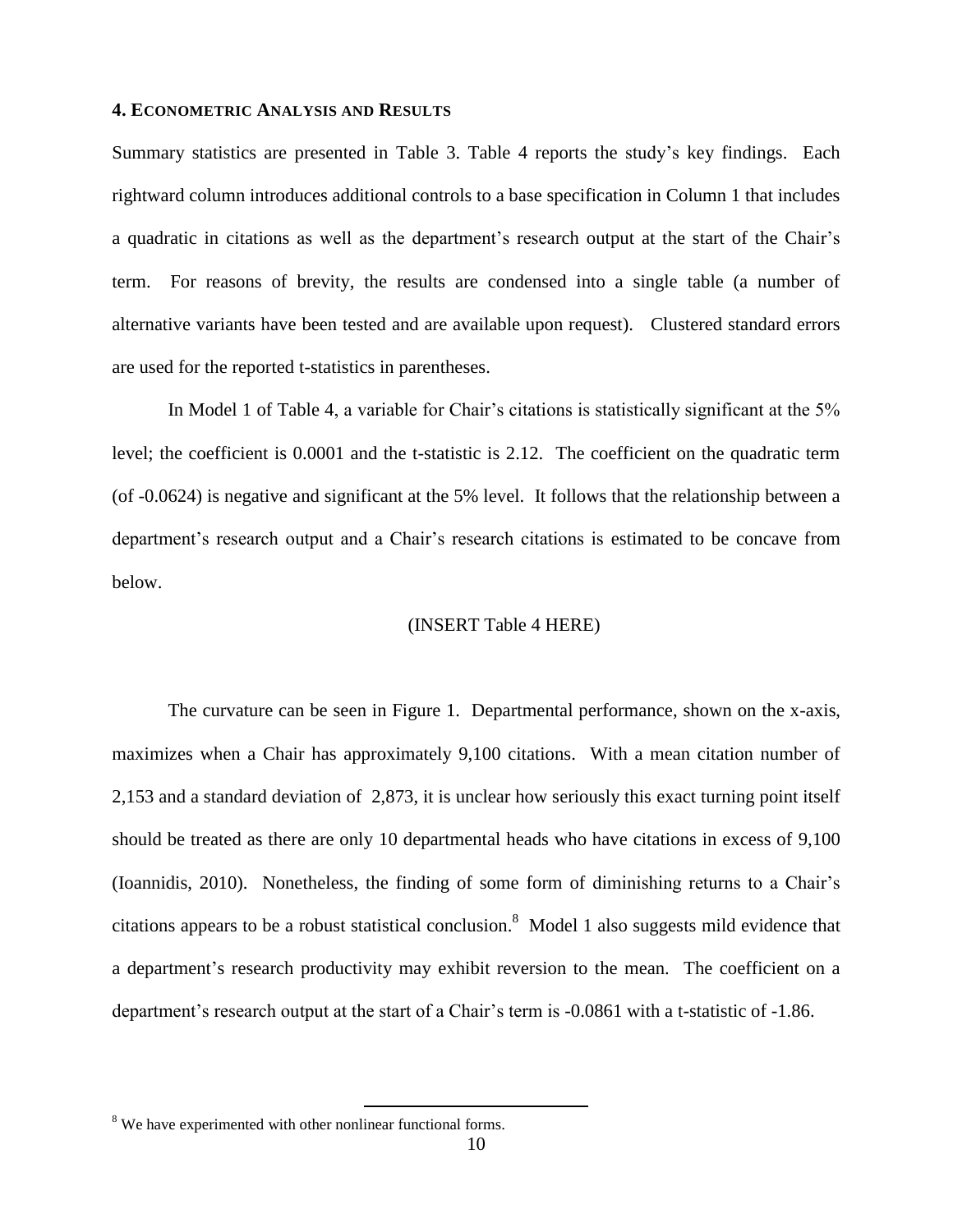#### (INSERT Figure 1 HERE)

A natural hypothesis is that what matters is a department head's own publishing productivity. Thus, Model 2 introduces controls for the total number of weighted publications and the timing of citations. Importantly, the magnitude, sign, and significance of both the level and quadratic terms on Chair's citations are not affected by the introduction of these controls. Moreover, the coefficient on the level and quadratic terms for the total number of weighted publications are insignificant. This finding implies that it is not the quantity of papers published by a Chair that matters but instead the extent to which the Chair's work has been recognized through cited references to his or her research<sup>9</sup>. In addition, the coefficient on the average number of years since each of the Chair's most-cited papers were published is insignificant and has no effect on the link between the person's citations and the department's research productivity.

Model 3 introduces demographic attributes and other aspects of a Chair's career into the empirical specification. Again, the broad conclusions with regard to the positive and diminishing effect of a Chair's citations on department research output remain, and there is some evidence that the effect actually increases in magnitude and statistical significance. The coefficient is 0.0002, and the t-statistic is 2.89, significant at the 1% level. In addition, now the coefficient on the number of years since the Chair's most cited work is negative and significant at the 10% level, suggesting that Chairs whose reputation is built on more recent work are relatively more effective at improving a department's productivity.

The coefficients on most of the newly introduced controls in Model 3 are insignificant at traditional levels (i.e., the controls for gender, foreign-born, Chair's years at current university,

 $9$  As an extra check we include a control for the Chair's own publications during his/her term as department head. We found no significance attached to the chair's "own contribution" control.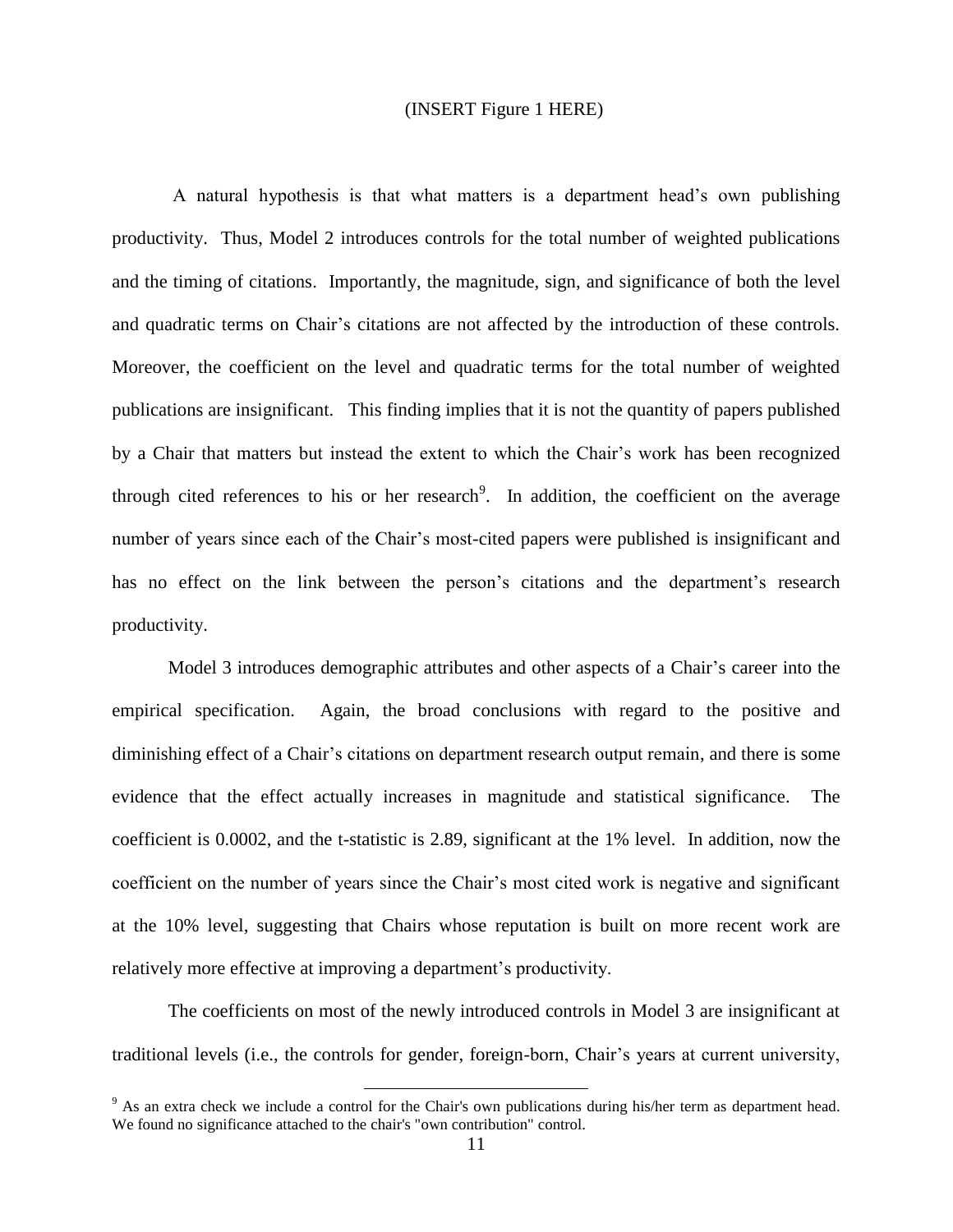and number of institutions where Chair has worked). However, there appears to be a non-linear, statistically significant effect associated with experience, suggesting a Chair's years since PhD has a positive net effect after approximately 20.5 years of experience. In other words, all else equal, the tradition of putting more senior faculty in the position of Chair is consistent with a raising of a department's research productivity, although the impact here is smaller relative to the quality of the Chair as measured by citations.

In Model 4 we include a number of variables to control for the size of the Economics department and for university characteristics (see Table 1: Variable Definitions). In general, the conclusions drawn from the previous models are unaltered, although the mean-reversion effect related to departmental productivity increases both in magnitude and significance in the more fully specified model. Many of the newly introduced institutional variables are significant at traditional levels. Specifically, the share of publications to non-US Economics departments has a significantly negative effect; articles that are published to authors outside the US Economics departments reduce the available pool. The institution's share of Economics publications that go to faculty based in non-Economics departments (e.g., business and policy schools) in the Chair's institution is significantly positive; this result suggests a possible complementarity between productive schools that hire economists and Economics departments. The Total Economics PhDs granted at the Chair's university' measures the number of Economics PhDs conferred over the years 1995-2010, which is a proxy for the size of the department. As expected, the coefficient is positive and significant, which suggests that larger departments have higher overall productivity.

The final two variables introduced in Model 4 control for university income. They use data collected from the Integrated Postsecondary Education Data System (IPEDS). The penultimate row has the total current funds in year t. This variable comprises revenues from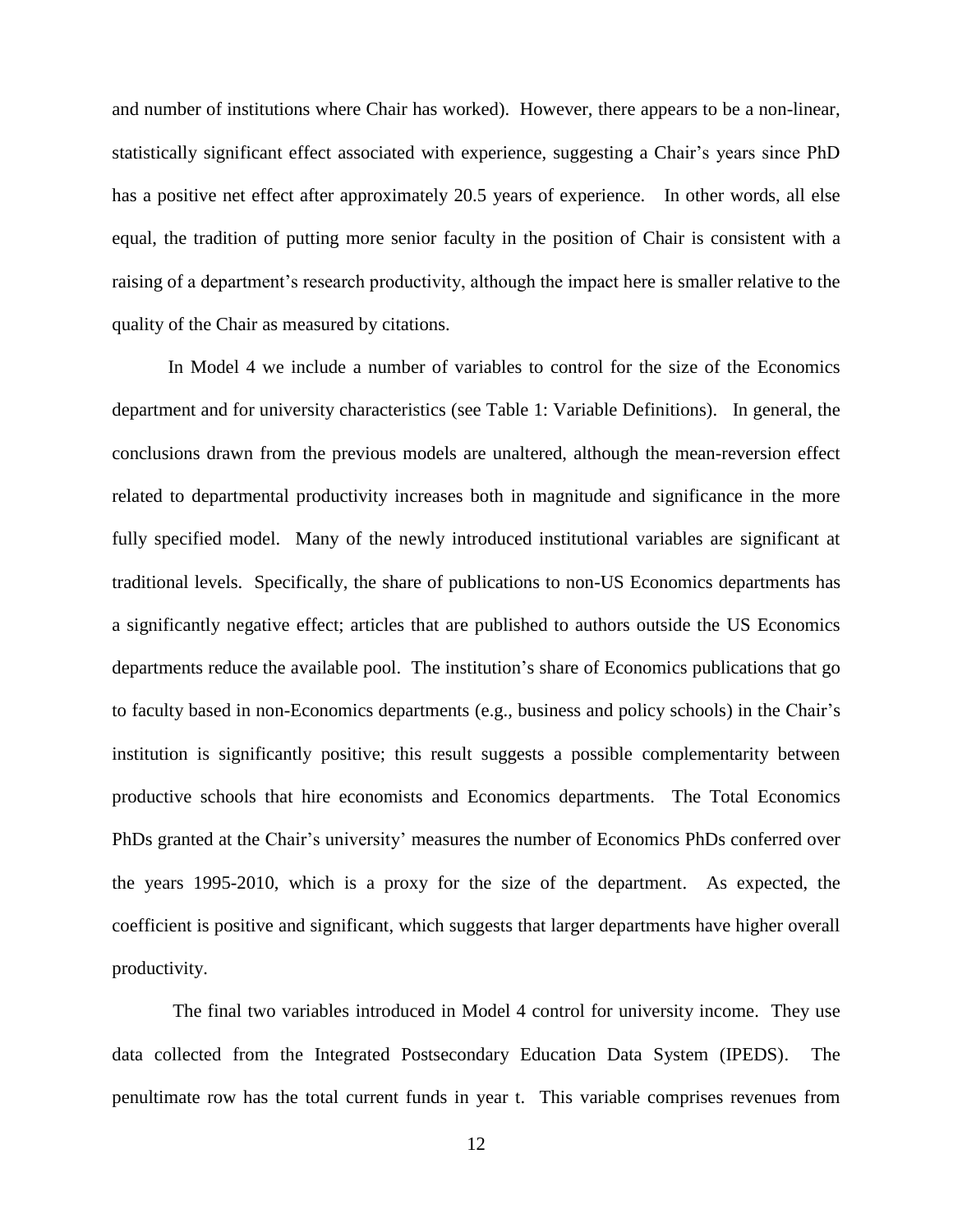tuition and fees, government appropriations (federal, state and local), private gifts, grants and contracts, endowment income, sales and services of educational activities, "auxiliary enterprises", hospitals, "other sources", and "independent operations". The introduction of university income into Model 4 does not alter the previous results. The insignificance of the financial variable in Model 4 suggests that change in departmental quality -- research output -- is not closely tied to aggregate university income. However, perhaps somewhat surprisingly, the Chair's university's share of Federal grants in year t is negative and marginally significant.

The four specifications in Table 4 demonstrate that the citations curve relationship is robust and economically significant. First, evidence for a longitudinal link between a Chair's citations and the later research output of the department is not strongly influenced by changes in the detailed econometric specification. Second, the last row of Table 4 presents the number of citations at which the quadratic reaches its maximum in each model. The point at which the curve turns is numerically approximately the same, at between 9100 and 9800 lifetime citations, across the four columns. If taken literally, the implied effect of Chairs is large. A one standard deviation rise in a chairperson's citations (from a base of zero citations) is associated with a later improvement of approximately one half of a standard deviation in the department's later research productivity. Finally, one last possible criticism is that highly cited Chairs might be found more often in departments with faster growing shares of publications because of a potential willingness of highly cited Chairs to go into leadership positions where department productivity is growing (and not because the highly cited Chairs' brought about the increased productivity). A test was done for this, and no evidence found for it. More exactly, an extra right-hand side variable, in Department Trend, was added to the main econometric specification. This variable was constructed using the coefficients for a linear time trend in department share of publications for each of the economics departments in the sample. The inclusion of this Department Trend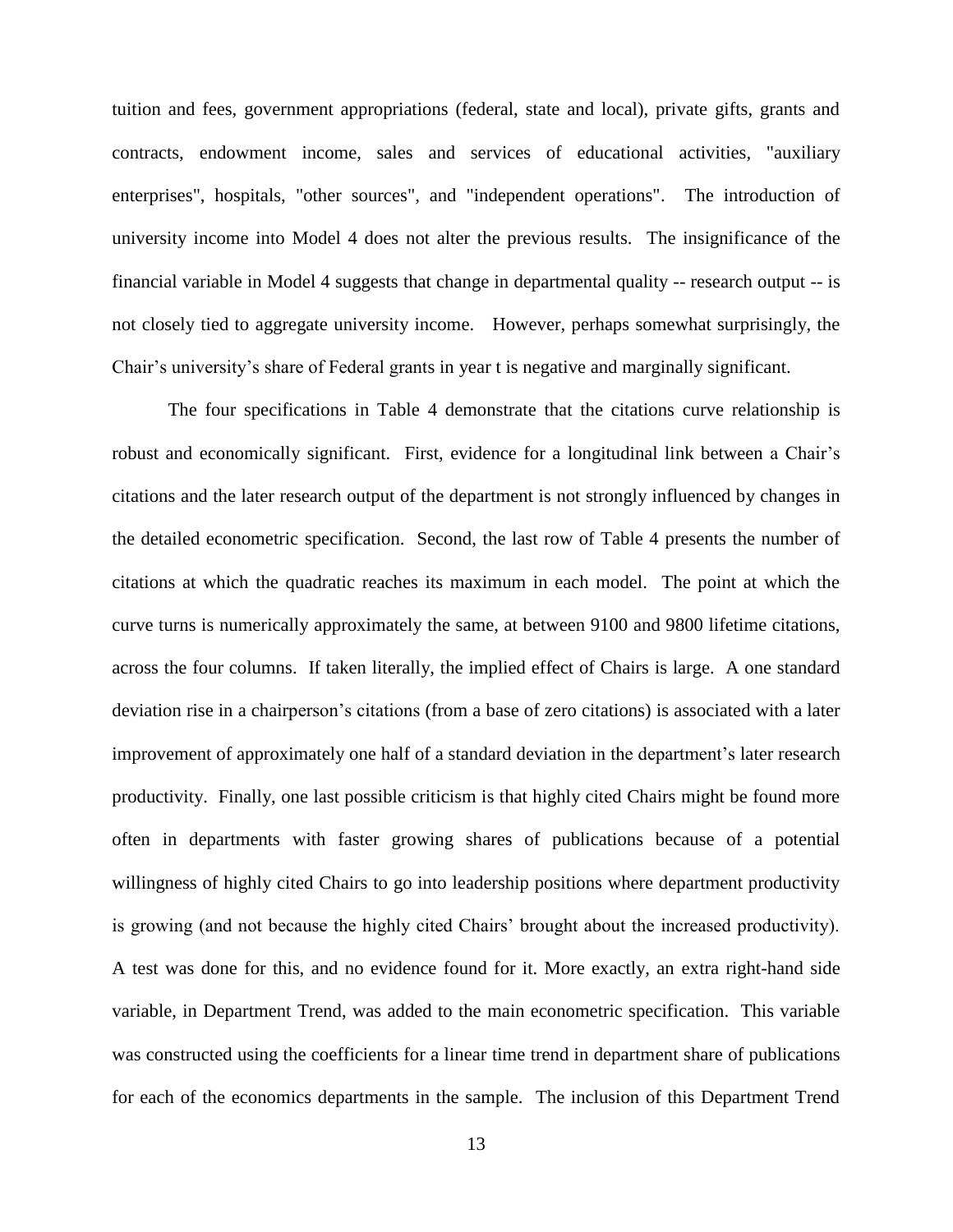variable did not affect the existence of a quadratic curve in Chair citations. Detailed specifications are available upon request.

Because our study is in the spirit of Granger causality, we wish to emphasize extreme caution in causal interpretation. Nevertheless, in this important area, in which real-life decisions have necessarily to be taken every day by Deans around the world, and about which so little formal evidence exists, the patterns found in this analysis may be of practical interest and may act to spur further research.

#### **5. CONCLUSIONS AND DISCUSSION**

The underlying determinants of research productivity are not perfectly understood. Little, in particular, is currently known about the characteristics of successful leaders in the thousands of academic departments that make up the world's universities. In what appears to be the first study of its kind, this analysis is an attempt to compile a detailed new dataset on, and examine the statistical links between, the characteristics of incoming Chairs and the later scientific productivity of their departments.

The paper's results should be treated cautiously. Tools used in natural experiments such as death of a leader (e.g. Jones & Olken 2005) are not possible in our setting because so few Chairs die in post. We are therefore careful -- we wish to emphasize -- not to give a definitive causal interpretation to these patterns in the data. Nevertheless, the econometric analysis finds that one of the very few longitudinal predictors of a department's future research success is the cumulative number of citations to the incoming Chair's own research (that is, the Chair's research done prior to his or her appointment as head of department). This result appears statistically to be a robust one, which suggests it may repay further scrutiny. For example, it holds after controlling for a large variety of factors, including the prior success of the university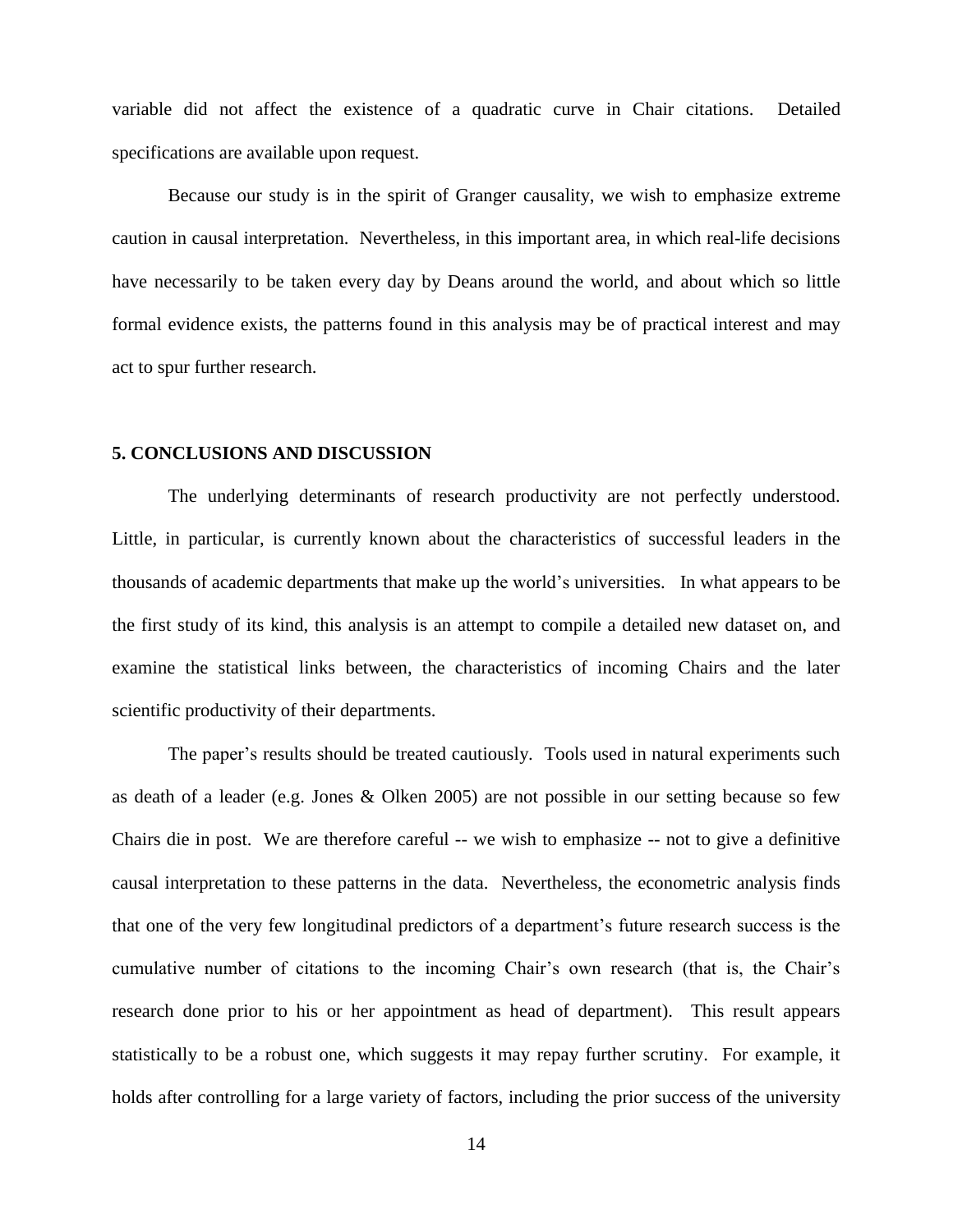department, and institutional variables such as income and federal grants, and variables for Chairs' other characteristics, such as their gender, work experience, and publications. For brevity, we have concentrated our findings into a single table (Table 4). However, a number of variants, with the same conclusion, have been tested and are available upon request. Statistically, it is the Chair's total citations that seem to matter; there is no detectable statistical effect from a Chair's publications.

What might be the mechanism through which Chairs could influence the research output of academic departments? And how might this depend upon citations to their own research? Oettl shows that the death of star researchers who acknowledge many people on academic papers – a measure of helpfulness – has a later effect on the productivity of co-authors (2012a,b). In contrast, scholars who acknowledge few, leave collaborators unaffected when they die. Interestingly, the study also reports that academic paper acknowledgments are correlated with authors' citations. This may be down to sycophancy, although one might expect this characteristic to be less common in research stars. In a later study, Agrawal, McHale, and Oettl (2013) examine the effect of star researchers on the productivity of 255 evolutionary biology departments over a twenty year period. The authors find that the arrival of star researchers attracts subsequent high-quality scientists, which has the most significant effect on future departmental productivity. This finding was strongest in mid-ranking universities. These studies may help us to understand our key finding – that highly cited department Chairs are associated with better future research performance. A Chairs' research citations may signify that they are high on helpfulness (Oettl, 2012a,b), and also, that they are able to recruit other good scholars to their departments (Agrawal, McHale & Oettl 2013). Moreover, academics who have had successful research careers may behave differently when they become department Chairs. Interviews with university presidents (Goodall 2009a,b) revealed that scholar-leaders found it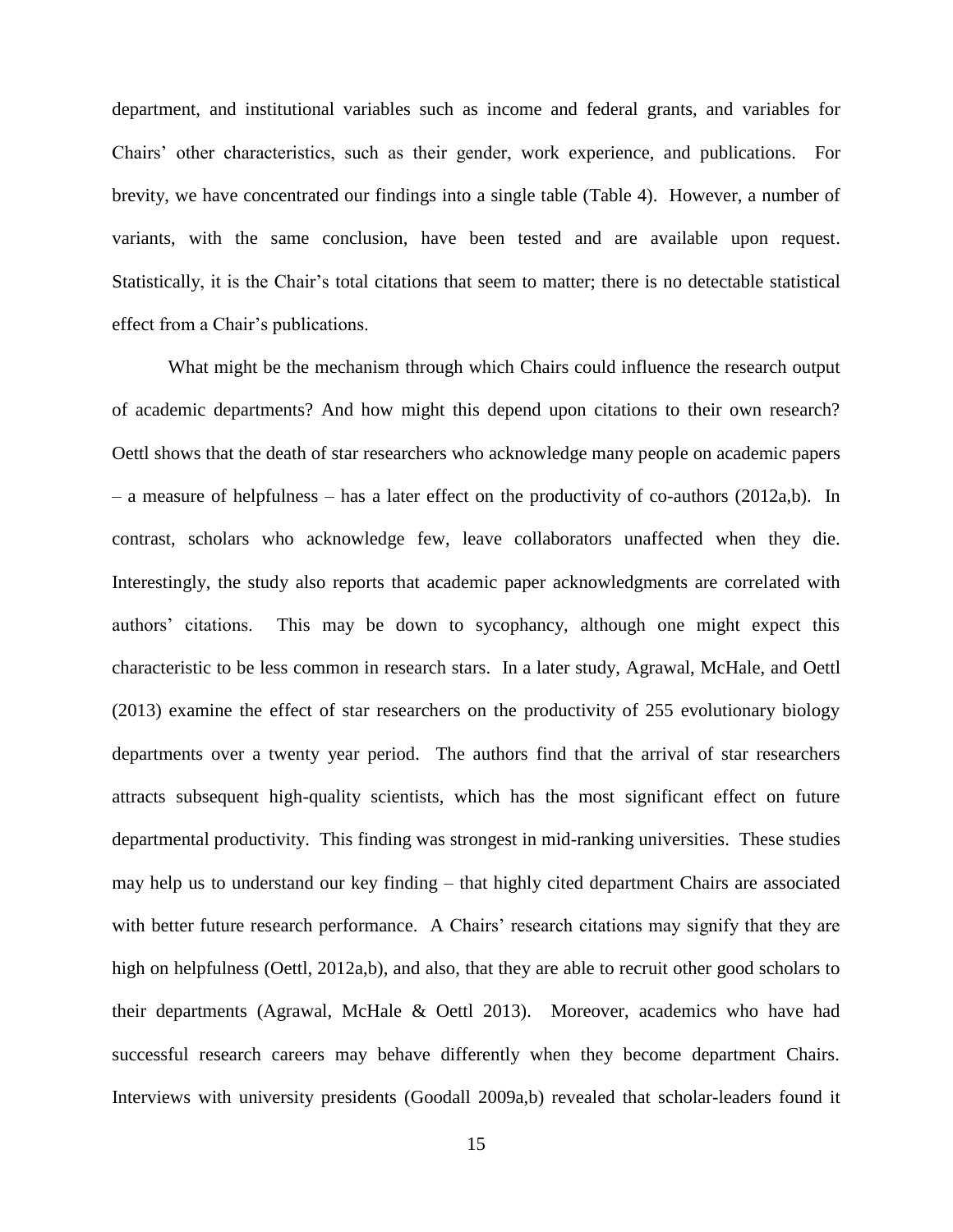easier to recruit and retain other top scholars. It was argued there that this may be because of reputational factors (Hamermesh & Pfann 2012), or because a head who is a cited scholar signals to potential recruits that he or she understands how to create the right incentives and work environment for other research-focussed academics (Andrews & Farris1967; Goodall 2009a,b).

McCormack, Propper & Smith (2013) identify the key areas associated with university performance as recruitment, retention, and promotion. McCormack and colleagues, show, in UK universities, that departments which are better managed demonstrate better performance in both research and teaching. Their finding holds across all types of universities, and because of the decentralised nature of academic institutions, they note that it is practices at the department level, not within centralised human resources, that seem to matter most. Importantly, they conclude, as we do, that the results are not driven by differences in resources. Azoulay, Zivin, & Manso (2011) compare outputs from researchers at the Howard Hughes Medical Institute (HHMI) with those funded through the National Institute of Health (NIH). While they do not focus on leadership in these groups, they do call attention to management practices that are associated with high-impact papers. Azoulay and colleagues find that HHMI tolerates early failure, is prepared to reward long-term success, and gives researchers a great deal of autonomy; by contrast, recipients of funding from the NIH are exposed to shorter review cycles, and expected to produce outputs that are predefined, and early failure is tolerated less. The authors show that HHMI investigators produce more novel and more highly cited papers than the comparison group funded by NIH (Azoulay, Zivin & Manso 2011). Given the department Chairs' result, it would be interesting to know whether the decision-makers in the Howards Hughes Institute were themselves more cited researchers than their peers in the National Institute of Health.

As suggested above, our result is consistent, at a different level of aggregation, with an earlier longitudinal analysis of university presidents (Goodall, 2009a,b). The suggestion that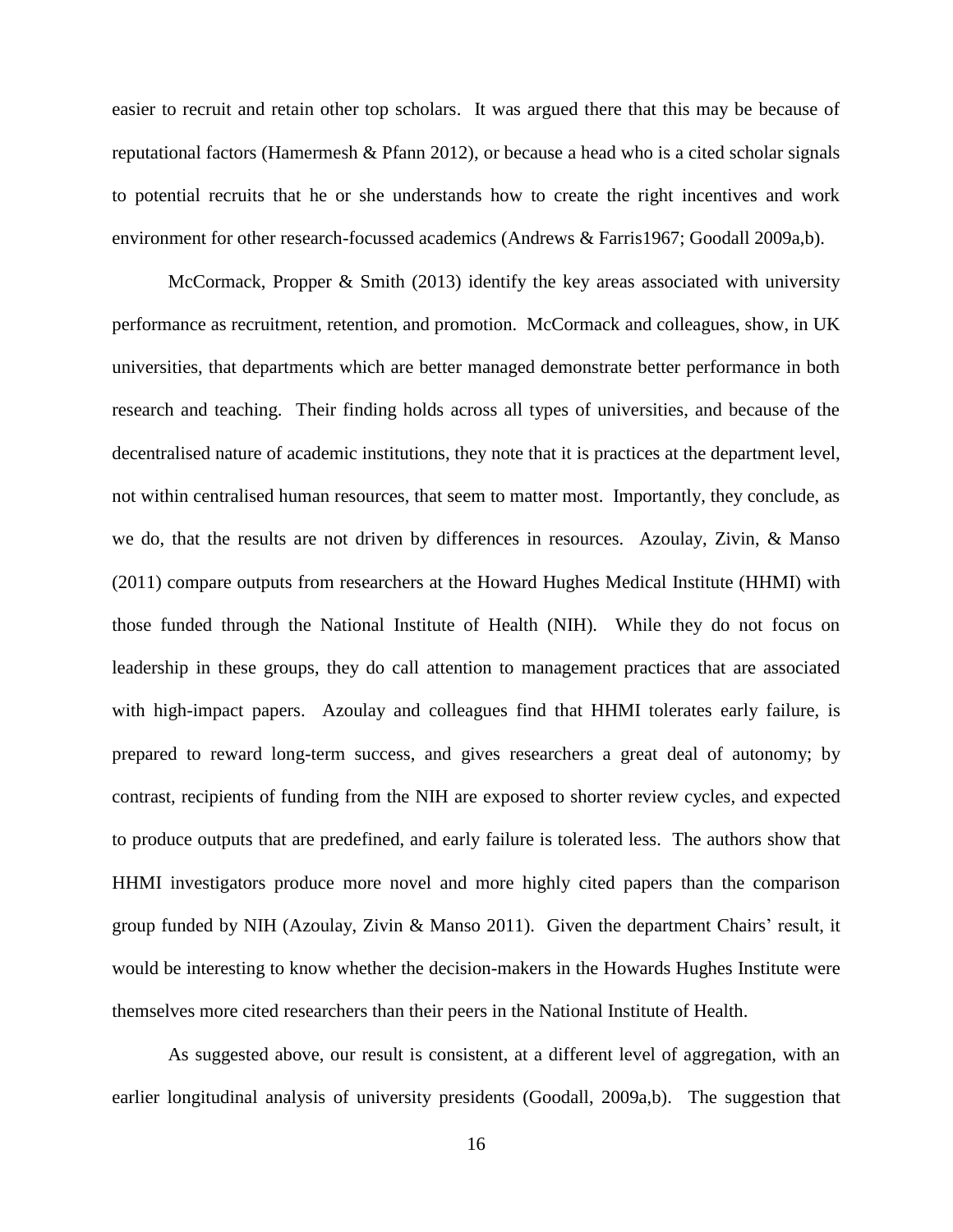leaders and followers should share equivalent levels of technical expertise has also been examined previously in different settings – for example in basketball (Goodall, Kahn & Oswald, 2011) – and in early cross-sectional studies (e.g. Andrews & Farris 1967, Barnowe 1975, McAuley, Duberley & Cohen 2000, Mumford, Marks, Connelly, Zaccaro & Reiter-Palmon 2000). Mumford, Scott, Gaddis, & Strange (2002) summarize these findings: they argue that technical and creative problem-solving skills are necessary when leading creative people, and that the evaluation of researchers and their ideas is best done by individuals who share their competencies. Also, leaders who have the same creative and technical abilities as their followers can communicate clearly and articulate the goals of the organization (Mumford et al., 2002).

The issue of why it is that cited work appears to be such an influential statistical signal cannot be definitively answered by our study. It seems to deserve to be considered, perhaps with a mixture of qualitative and quantitative methods, in future research.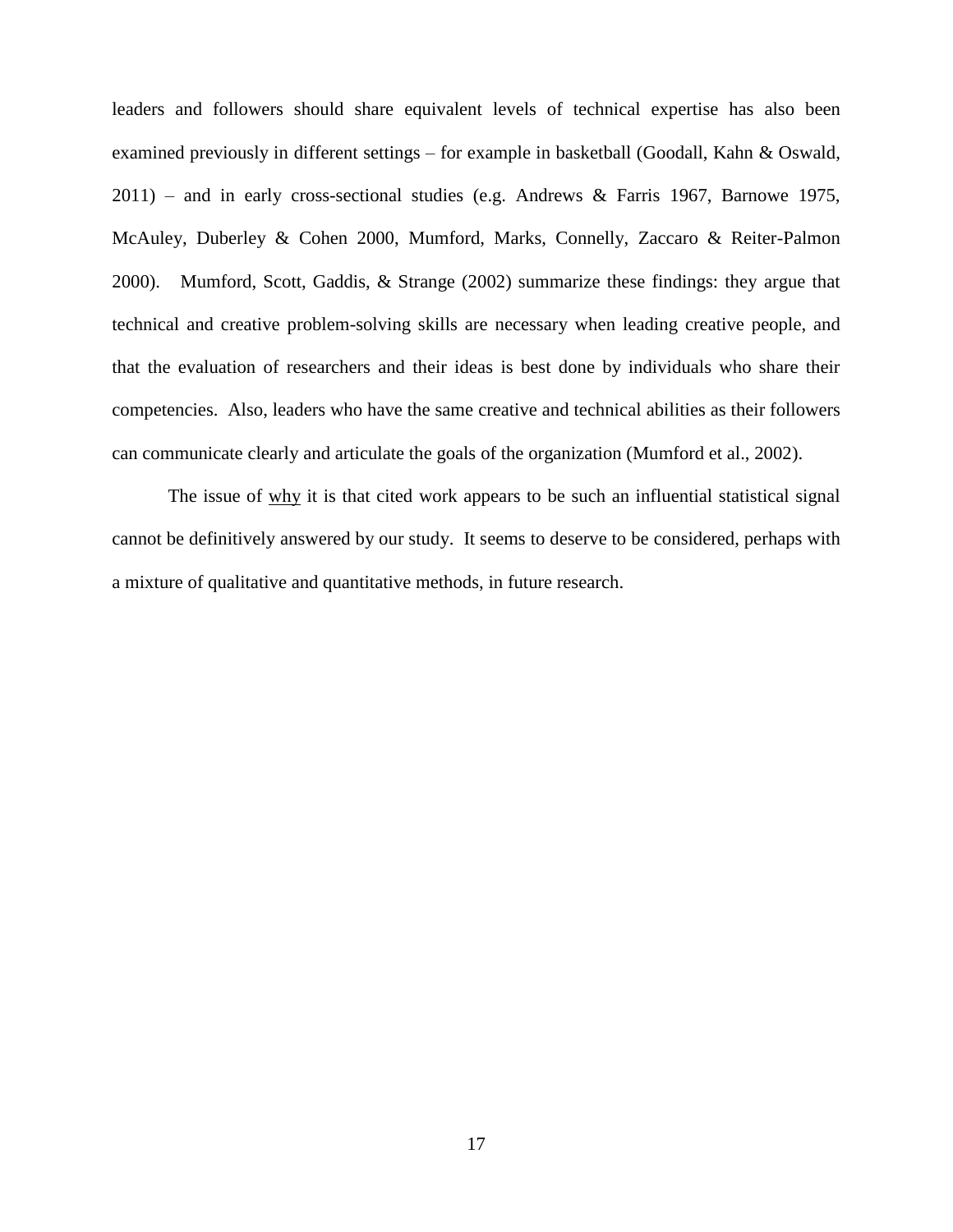#### **References**

Adams, J. D., Black, G. C., Clemmons, J. R. & Stephan, P. E. 2005. Scientific teams and institutional collaborations: Evidence from US universities, 1981–1999. Research Policy, 34, 259–285.

Adams, J. D., & Clemmons, J. R. 2011. The role of search in university productivity: inside, outside, and interdisciplinary dimensions. Industrial and Corporate Change, 34, 259–285.

Agrawal, A., McHale, J. & Oettl, A. 2013. Why stars matter. NBER Working Paper 20012.

Andrews, F. 1979. Scientific productivity: The effectiveness of research groups in six different countries. Cambridge University Press, Cambridge.

Andrews, F. M. & Farris, G. F. 1967. Supervisory practices and innovation in scientific teams. Personnel Psychology, 20, 497–515.

Antonakis, J., Bendahan, S., Jacquart, P. & Lalive, R. 2010. On making causal claims: A review and recommendations. Leadership Quarterly, 21 (6), 1086–1120.

Azoulay, P., Zivin, J. S. G., & Wang, J. 2010. Superstar extinction. Quarterly Journal of Economics, 125(2), 549–589.

Azoulay, P., Zivin, J. S. G. & Manso, G. 2011. Incentives and creativity: Evidence from the academic life sciences. RAND Journal of Economics, 42 (3), 527-554.

Barnowe, J.T. 1975. Leadership and performance outcomes in research organizations. Organizational Behavior and Human Performance, 14, 264–280.

Beerkens, M. 2013. Facts and fads in academic research management: The effect of management practices on research productivity in Australia. Research Policy, 42(9), 1679–1693.

Bloom, N. & J. Van Reenen 2007. Measuring and explaining management practices across firms and countries. Quarterly Journal of Economics, 122(4), 1351- 1408.

Blume, S.S. & Sinclair, R. 1973. Chemists in British universities: a study of the reward system in science. American Sociological Review, 38 (1), 126–138.

Carroll, J. B., & Wolverton, M. 2004. Who becomes a chair? New Directions for Higher Education**,** 126, 3–10.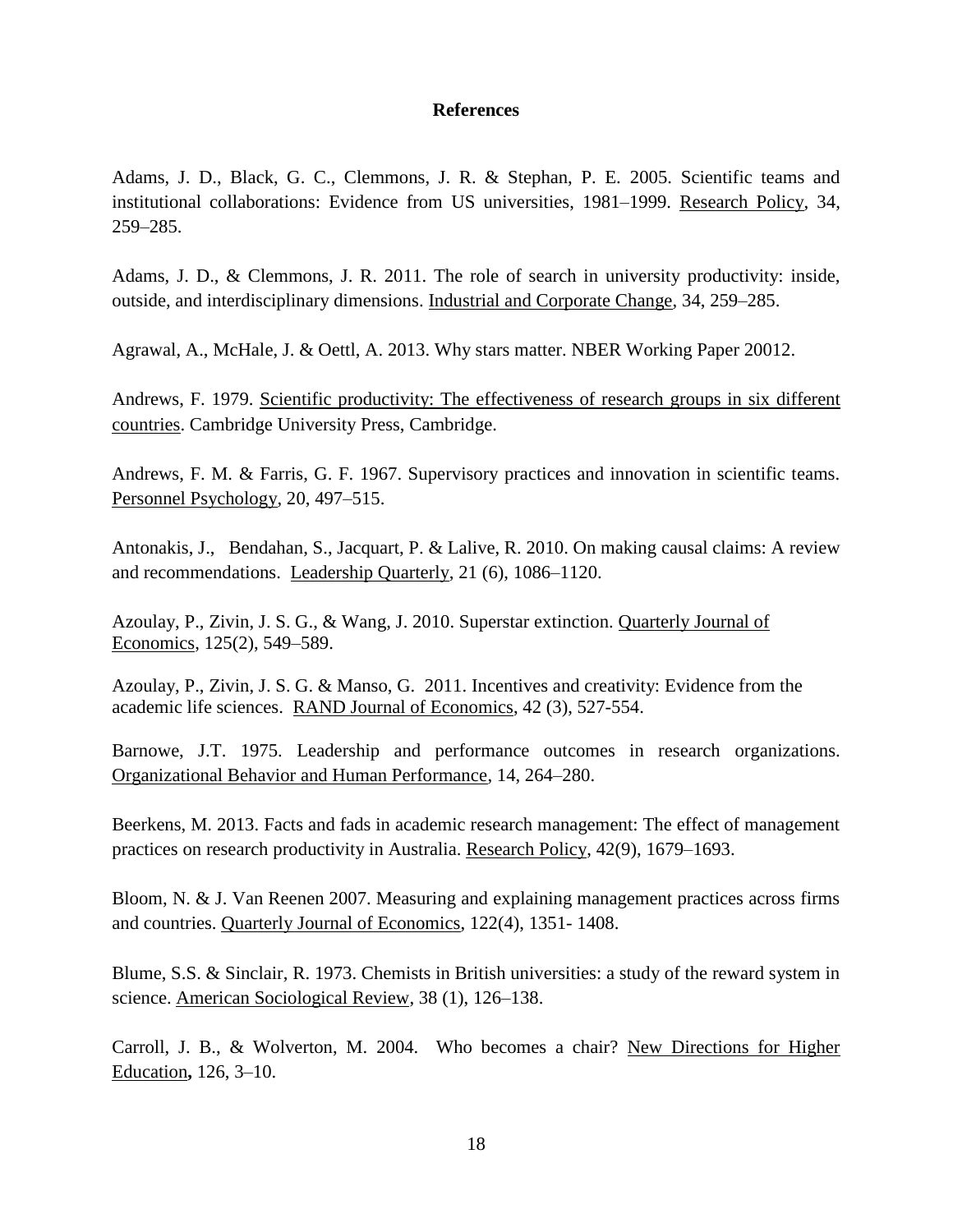Clotfelter, C. T. & Rothschild, M. 1993. In C. T. Clotfelter & M. Rothschild (Eds.), Studies of supply and demand in higher education (pp. 1–9). Chicago and London: The University of Chicago Press.

Conrad, P., Carr, P., Knight, S., Renfrew, M. R., Dunn, M. B., & Pololi, L. 2010. Hierarchy as a barrier to advancement for women in academic medicine. Journal of Women's Health, 19 (4), 799–805.

Ehrenberg, R. G. 1999. Adam Smith goes to college: An economist becomes an academic administrator. Journal of Economic Perspectives, 13 (1), 99–116.

Ehrenberg, R. G. 2003. Studying ourselves: the academic labor market. Journal of Labor Economics, 21 (2), 267-287 (2003).

Ellison, G. (2011). Is peer review in decline? Economic Inquiry, 49(3), 635–657.

Goodall, A. H. 2006. Should top universities be led by top researchers, and are they? A citations analysis'. Journal of Documentation, 62, 388-411.

Goodall, A. H. 2009a. Highly-cited leaders and the performance of research universities. Research Policy, 38 (7), 1079–1092.

Goodall, A.H. 2009b. Socrates in the boardroom: Why research universities should be led by top scholars. Princeton University Press, Princeton and Oxford.

Goodall, A.H., Kahn, L.M. & Oswald, A.J. 2011. Why do leaders matter? A study of expert knowledge in a superstar setting. Journal of Economic Behavior & Organization, 77: 265–284.

Hamermesh, D. S., Johnson, G.D., & Weisbrod, B. A. 1982. Scholarship, citations, and salaries – Economic rewards in economics. Southern Economic Journal, 49 (2), 472-481.

Hamermesh, D. S., & Pfann, G. A. 2012. Reputation and earnings: the roles of quality and quantity in academe. Economic Inquiry, 50 (1), 1–16.

Ioannidis, J. P 2010. Is there a glass ceiling for highly cited scientists at the top of research universities? FASEB journal: Official publication of the Federation of American Societies for Experimental Biology, 24 (12).

Jones, B. F. & Olken, B. A. 2005. Do leaders matter? National leadership and growth since World War II. Quarterly Journal of Economics, 120 (3), 835-864.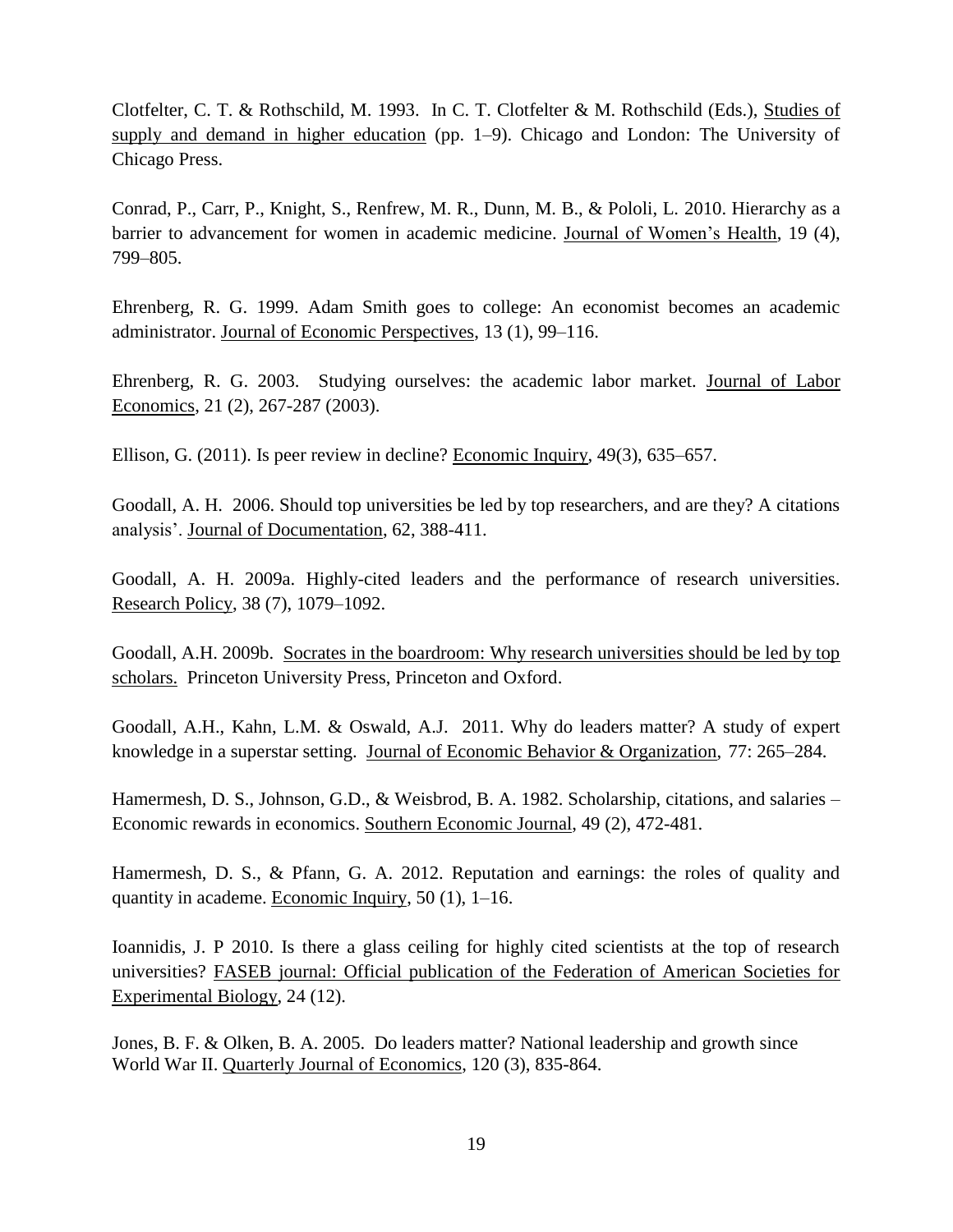Jones, B.F., Wuchty, S., & Uzzi, B. 2008. Multi-university research teams: shifting impact, geography, and stratification in science. Science, 284 (5905), 1259–1262.

Laband, D.N. 1986. Article popularity. Economic Inquiry, 24, 173-180.

Laband, D.N. 2013. On the use and abuse of economics journal rankings. Economic Journal, 123, F223-F 254.

Laband, D.N., & Sophocleus, J.P. 1985. Revealed preference for economics journals – citations as dollar votes. Public Choice, 46, 317-324.

McAuley, J. Duberley, S. & Cohen, L. 2000. The meaning professional give to management and strategy. Human Relations, 53, 87–116.

McCormack, J., Propper , C. & Smith, S. 2013. Herding cats? Management and university performance. Working Paper No. 13/308, Centre for Market and Public Organisation, Bristol University (June).

McDowell, J., Singell, L. D., & Stater, M. 2009. Congratulations or condolences? The role of human capital in the cultivation of a university administrator. Economics of Education Review, 28 (2), 258–267.

McDowell, J., Singell, L., & Stater, M. 2011. On (and off) the hot seat: An analysis of entry into and out of university administration. Industrial & Labour Relations Review, 64 (5), 889-909.

Moore, W. J., Newman, R. J., & Turnbull, G. K. 2003. Internal markets for department chairs: Comparative advantage, life-cycle, and jury duty. Journal of Labor Research, 24 (4), 669–682.

Mumford, M. D., Marks, M. A., Connelly, M. S., Zaccaro, S. J., & Reiter-Palmon, R. 2000. Development of leadership skills: experience, timing, and growth. Leadership Quarterly, 11, 87– 114.

Mumford, M. D., Scott, G. M., Gaddis, B., & Strange, J. M. 2002. Leading creative people: Orchestrating expertise and relationships. Leadership Quarterly, 13(6), 705-750.

Ness, R. B. & Samet, J. M. 2010. How to be a department chair of epidemiology: a survival guide. American Journal of Epidemiology, 172 (7), 747–51.

Oettl, A. 2012a. Reconceptualizing stars: Scientist helpfulness and peer performance. Management Science, 58(6), 1122–1140.

Oettl, A. 2012b. Honour the helpful. Nature, 489, 8–9.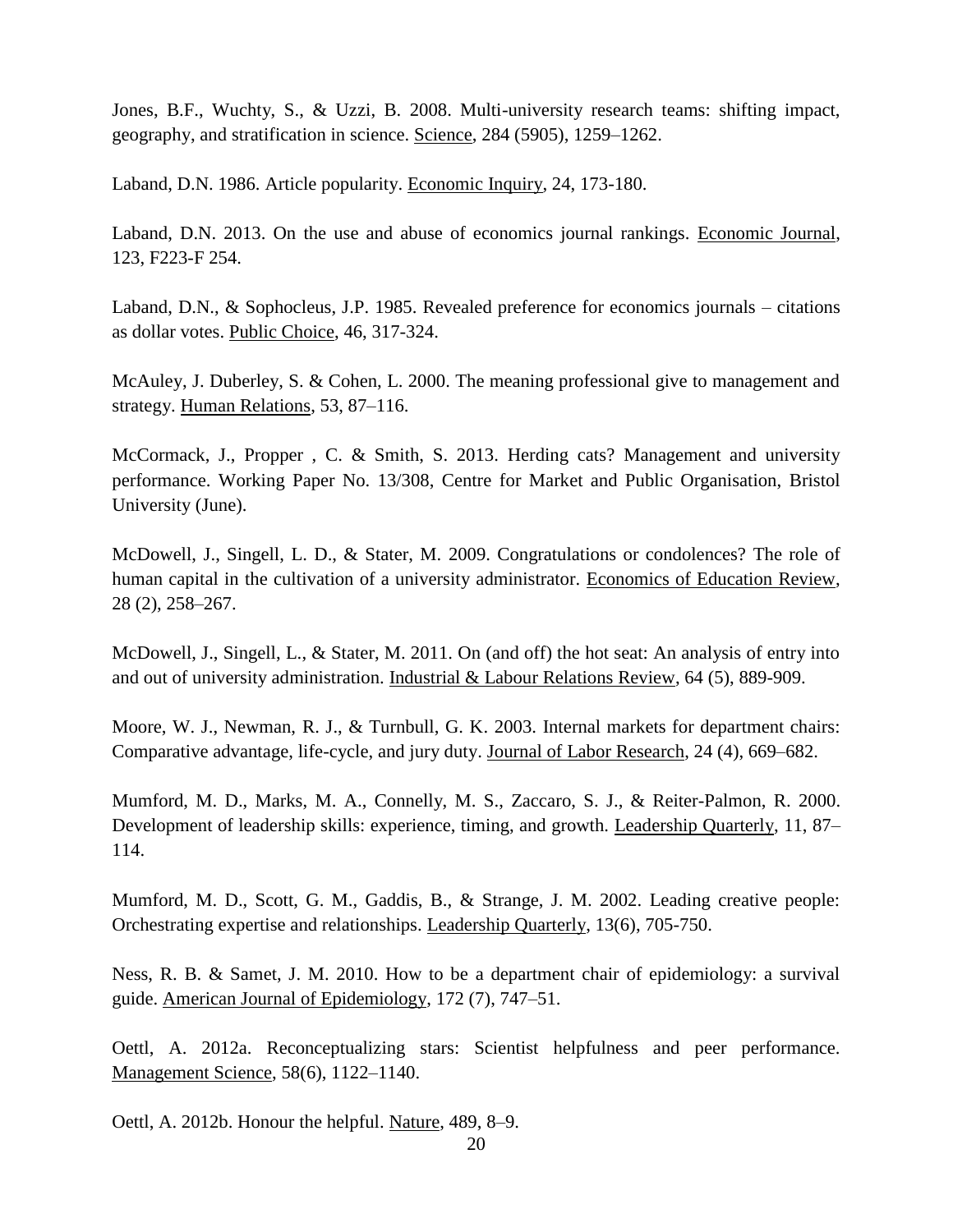Pelz, D.C., 1956. Some social factors related to performance in a research organization. Administrative Science Quarterly, 3, 310–325.

Pelz, D.C., Andrews, F.M., 1966. Scientists in organizations: Productive climates for research and development. John Wiley and Sons, New York.

Van der Weijden, I., de Gilder, D., Groenewegen, P., & Klasen, E. 2008. Implications of managerial control on performance of Dutch academic (bio)medical and health research groups. Research Policy, 37(9), 1616–1629.

Wuchty, S., Jones, B. F., & Uzzi, B. 2007. The increasing dominance of teams in production of knowledge. Science*,* 316 (5827), 1036–9.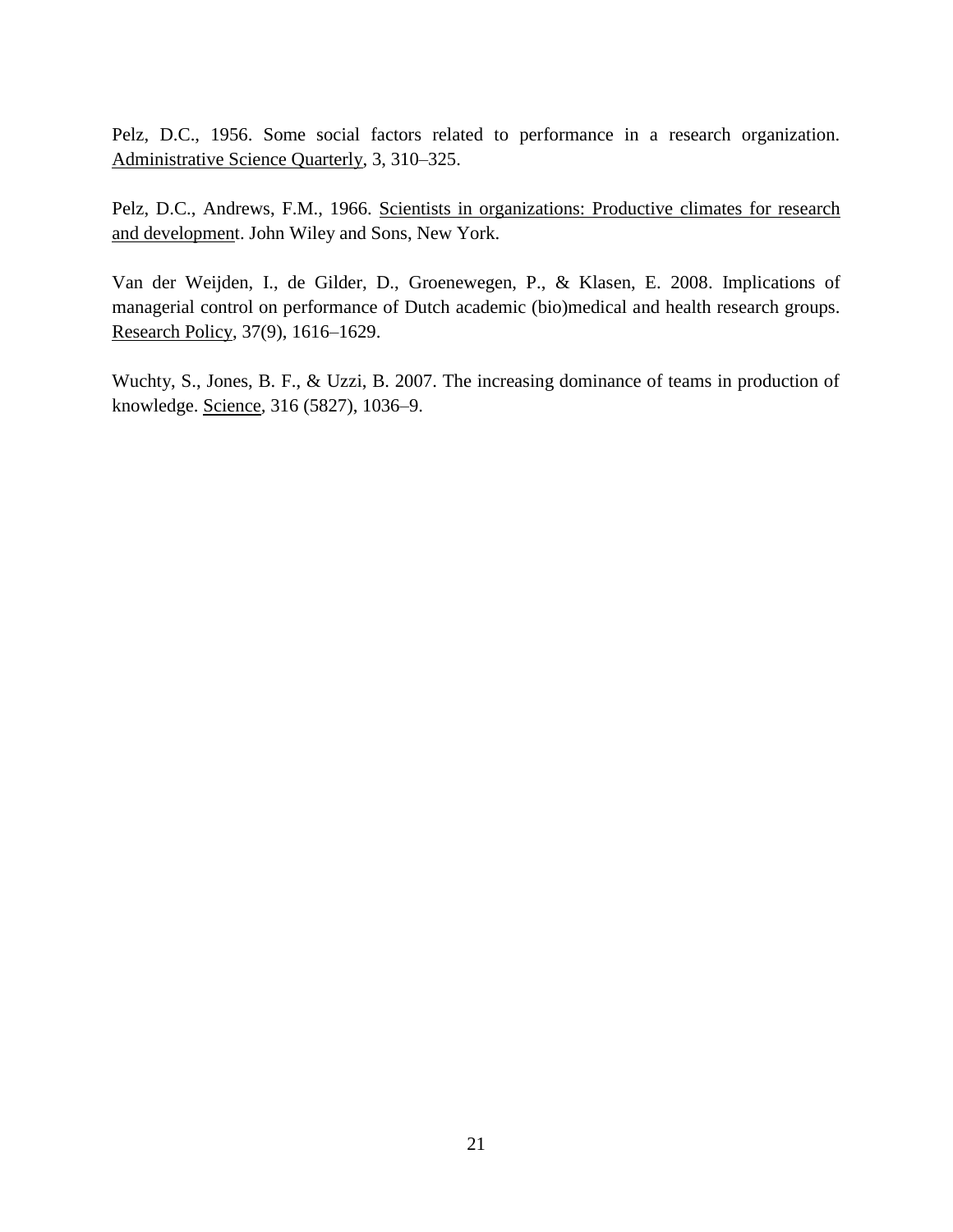**FIGURE 1 The Later Change in Research Output of US University Departments as a Function of the Incoming Department Chair's Citations**



Notes: (i) Only 10 of 169 Chairpersons had lifetime citations above the turning point of 9100 citations. (ii) This curve is based on Column 1 in Table 4. (iii) The level of research output is measured as a 3-yr moving average.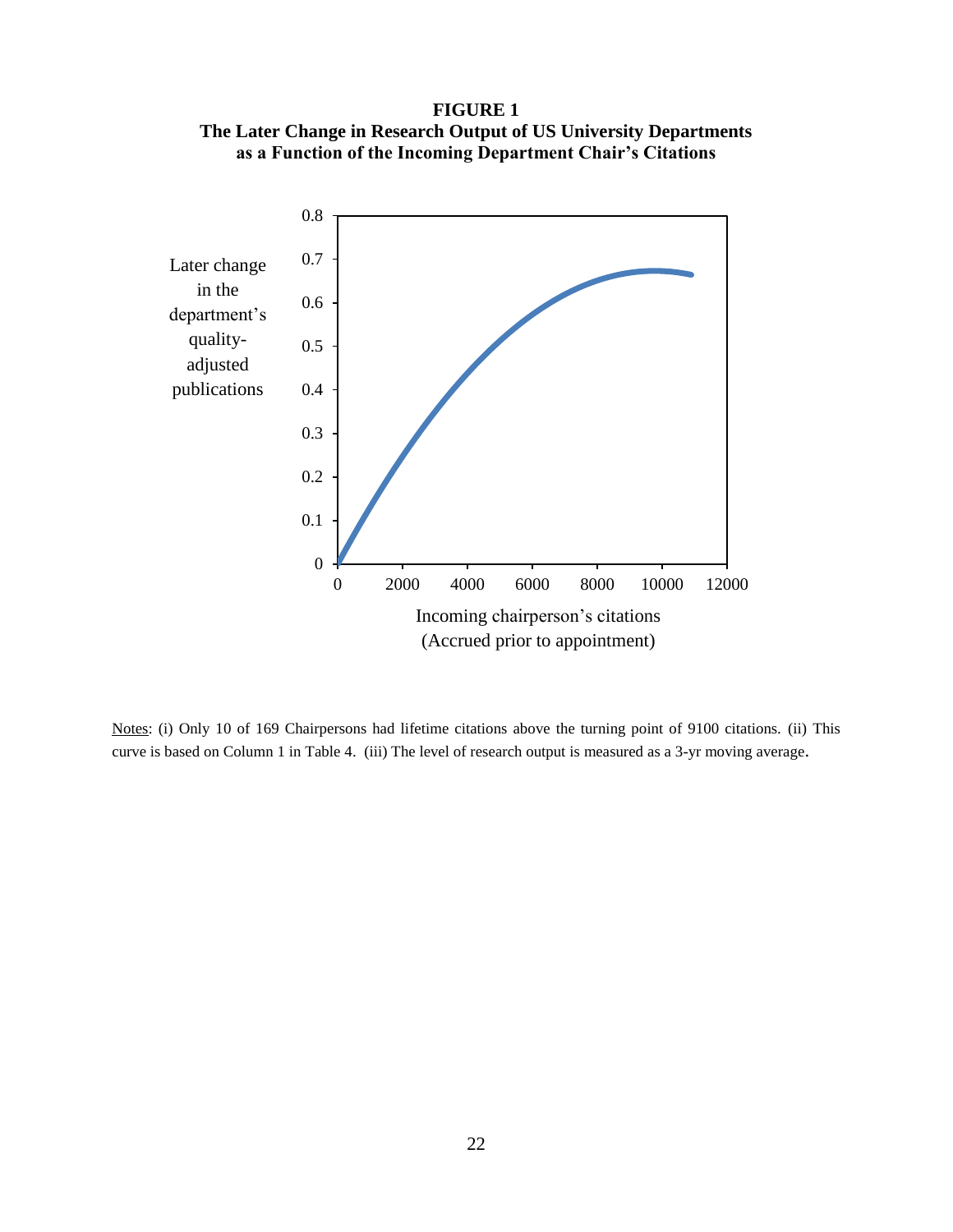## **TABLE 1 Variable Definitions**

## **Dependent Variable**

**Change in department's research output:** The change in a department's share of total US weighted economics publications (i.e.  $1/n$  and quality index) measured between the first year (t=0) of the Chair's appointment and the current year t, where research output in year t is measured by a 3-yr moving average in years  $t-1$ ,  $t$ , and  $t+1$ .

Publications data is collected annually over the years 1995 through 2010 from the following select journals: American Economic Review, Econometrica, Economic Journal, Economica, International Economic Review, Journal of Economic Theory, Journal of Monetary Economics, Journal of Political Economy, Quarterly Journal of Economics, Review of Economics and Statistics, and the Review of Economic Studies. Only data relating to full articles are collected, thus excluding comments, replies and other such shorter forms of communications.

### **Independent Variables**

## *(1) Chair's research output*

**Chair's citations**: The cumulative number of citations made to the Chair's five most highly cited articles that were published prior to his/her Chair appointment (measured in 2012).

**Number of years since Chair's most cited work**: The number of years since each of the Chair's five most cited papers were published; the total number of years are averaged.

**Chair's total weighted publications**: Chair's cumulative number of total weighted (i.e. 1/n and quality index) journal publications measured to year t.

The weighted measures convert page counts to AEA-equivalent pages, use the 1/n rule for coauthored articles, and apply a quality indexing using the journal "Impact Factors" provided in the various annual editions of the Social Sciences Journal Citation Reports.

## *(2) Chair Characteristics*

**Female Chair:** Dichotomous variable = 1 if the Chair is female.

**Foreign-born Chair:** Dichotomous variable = 1 if the Chair has a non-US birthplace.

**Chair's years since PhD:** The number of years since the Chair received his/her PhD.

**Chair's years at university:** The number of years that the Chair has worked at the university prior to his/her Chair appointment.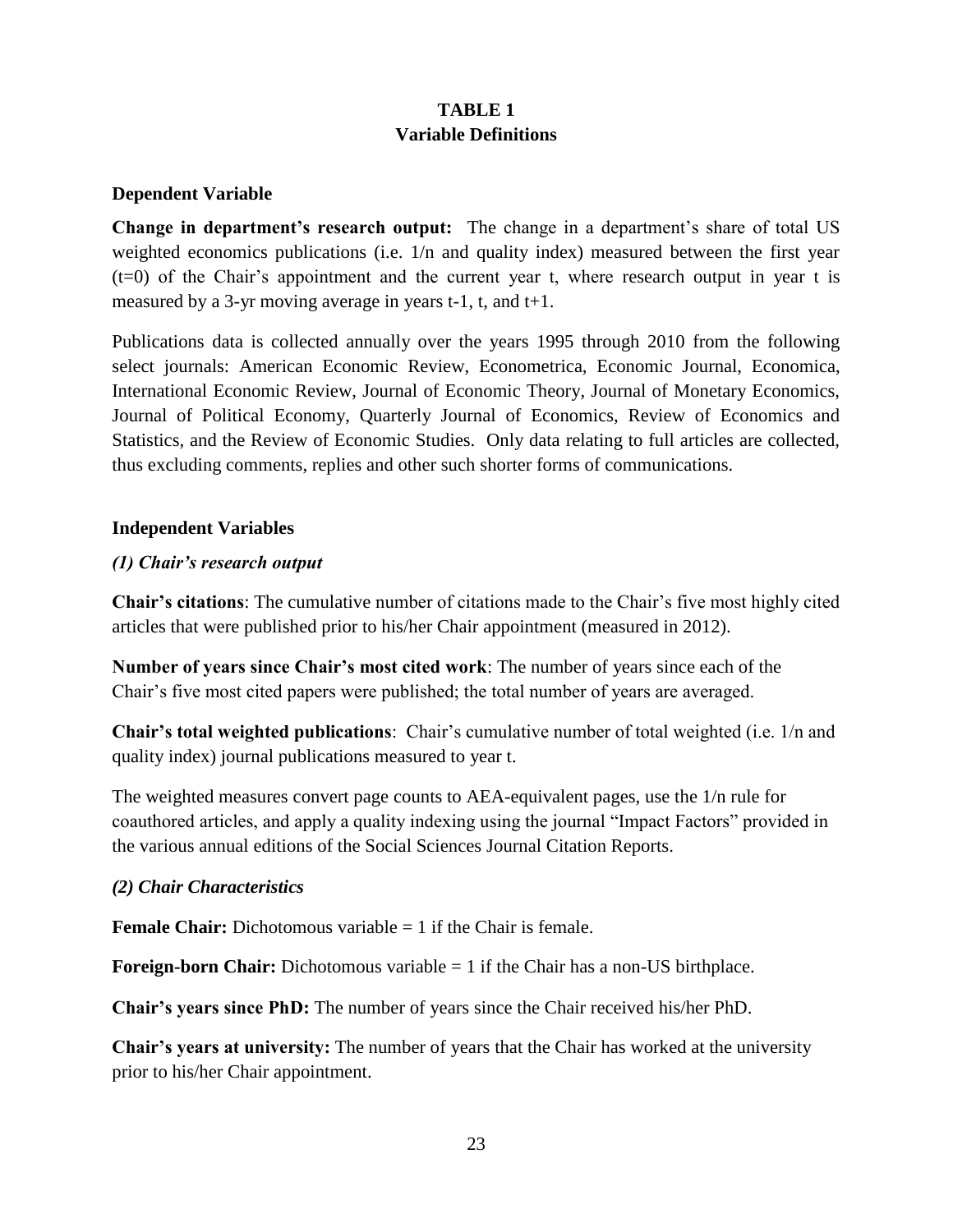**Number of institutions where Chair has worked:** The number of institutions the Chair has had a permanent appointment measured from the PhD year to the year of the Chair's appointment.

## *(3) Institution Controls*

**Department's research output at the start of the Chair's term**: The department share of total weighted US economics publications in the first year of chair's term (this is an average of weighted publications in the year immediately prior to the Chair appointment, in the year of the appointment, and the first year after).

**Share of world publications to non-US Economics departments**: The share of all weighted publications in year t that are authored by individuals with a non-US economics department affiliation over the years 1995-2010.

**Institution's share of economics publications to business and policy schools:** The Chair's institution's share of all weighted publications in year t that are authored by individuals in a US non-Economics department (e.g. business schools, policy schools, etc.) over the years 1995- 2010.

**Total economics PhDs granted at Chair's university**: The total number of economics PhDs granted by the Chair's university over the years 1995-2010.

**University revenue**: Total current fund revenues in year t (millions). This variable includes: tuition and fees, government appropriations (federal, state and local), private gifts, grants and contracts, endowment income, sales and services of educational activities, "auxiliary enterprises", hospitals, "other sources", and "independent operations". Data collected from the Integrated Postsecondary Education Data System (IPEDS).

**University's share of federal grants:** The Chair's university's share (%) of the total (i.e., in sampled institutions) federal grants in year t. Data collected from the Integrated Postsecondary Education Data System (IPEDS).

## *(4) Field dummies*

Set of dichotomous variables indicating the Chair's research field (i.e. microeconomics, macroeconomics, history/thought, monetary, quantitative, public finance, international, agriculture/environmental, industrial organization, labor, other).

## *(5) Year dummies*

Set of dichotomous variables indicating the calendar year (i.e. 1995, 1996, 1997 … 2010).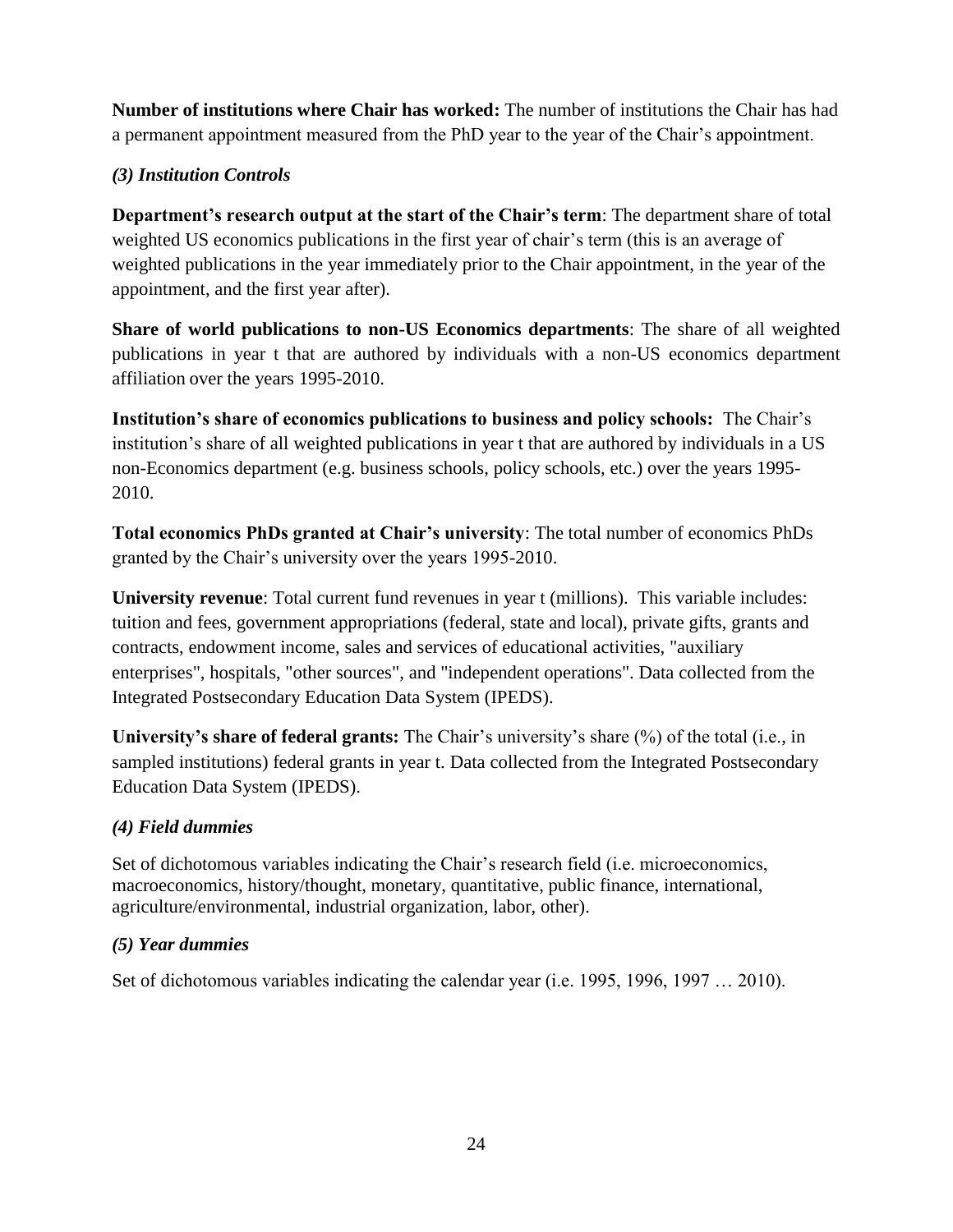#### **TABLE 2 Economics Department Rankings**

Economics Department Rankings based on the Mean Annual Research Output of Total Weighted Publications Authored by Individuals with an Affiliation in an Economics Department at a US University (publication counts measured over 1995-2010 in 11 select journals)<sup>1,2</sup>

|                                | <b>Annual Research Output</b>  |                        |        |            | <b>Aggregate Research Output</b> |         |         |               |
|--------------------------------|--------------------------------|------------------------|--------|------------|----------------------------------|---------|---------|---------------|
|                                | In All Years 1995 through 2010 |                        |        |            | <b>Shares in the Years</b>       |         |         |               |
|                                |                                | Rank <sup>3</sup> Mean | St. d. | <b>Min</b> | <b>Max</b>                       | 1995-02 | 2003-10 | <b>Change</b> |
| Harvard                        | $\mathbf{1}$                   | 7.72                   | 1.50   | 5.22       | 10.40                            | 7.53    | 7.86    | 0.32          |
| M.I.T.                         | $\overline{c}$                 | 7.03                   | 1.49   | 4.39       | 9.99                             | 7.85    | 6.45    | $-1.40$       |
| Princeton                      | $\overline{3}$                 | 5.33                   | 2.06   | 2.07       | 8.12                             | 5.76    | 4.76    | $-1.00$       |
| Univ. of Calif., Berkeley      | $\overline{\mathcal{A}}$       | 4.32                   | 2.21   | 0.73       | 8.45                             | 3.14    | 5.76    | 2.61          |
| Chicago                        | 5                              | 4.23                   | 1.96   | 2.09       | 8.98                             | 4.76    | 3.61    | $-1.14$       |
| New York University            | 6                              | 3.67                   | 1.44   | 0.93       | 6.31                             | 3.24    | 4.07    | 0.82          |
| Yale                           | $\overline{7}$                 | 3.44                   | 1.44   | 1.50       | 6.60                             | 3.22    | 3.63    | 0.40          |
| Stanford                       | $\,8\,$                        | 3.38                   | 1.56   | 1.26       | 7.58                             | 2.60    | 4.39    | 1.78          |
| Northwestern                   | 9                              | 3.25                   | 1.12   | 1.60       | 5.83                             | 2.65    | 3.86    | 1.21          |
| Pennsylvania                   | 10                             | 3.16                   | 1.27   | 0.97       | 5.33                             | 3.08    | 3.02    | $-0.06$       |
| Univ. of Calif., Los Angeles   | 11                             | 2.91                   | 1.09   | 1.14       | 4.13                             | 2.33    | 3.66    | 1.32          |
| Columbia                       | 12                             | 2.67                   | 1.56   | 1.02       | 5.49                             | 1.99    | 3.64    | 1.64          |
| Michigan                       | 13                             | 2.17                   | 0.86   | 0.76       | 3.85                             | 2.41    | 1.82    | $-0.59$       |
| Univ. of Calif., San Diego     | 14                             | 2.15                   | 1.32   | 0.91       | 6.01                             | 2.26    | 1.90    | $-0.36$       |
| Wisconsin                      | 15                             | 2.06                   | 0.97   | 1.04       | 4.88                             | 2.24    | 1.81    | $-0.43$       |
| <b>Brown</b>                   | 16                             | 1.98                   | 0.89   | 0.61       | 4.02                             | 1.82    | 2.16    | 0.34          |
| Minnesota                      | 17                             | 1.74                   | 1.04   | 0.59       | 5.03                             | 1.65    | 1.82    | 0.17          |
| <b>Boston University</b>       | 18                             | 1.71                   | 0.80   | 0.68       | 3.01                             | 2.14    | 1.17    | $-0.96$       |
| Maryland                       | 19                             | 1.55                   | 0.97   | 0.39       | 4.47                             | 1.15    | 1.82    | 0.66          |
| Texas, Austin                  | 20                             | 1.24                   | 0.88   | 0.18       | 3.65                             | 1.80    | 0.69    | $-1.10$       |
| Rochester                      | 21                             | 1.24                   | 0.58   | 0.41       | 2.45                             | 1.61    | 0.88    | $-0.73$       |
| Cornell                        | 22                             | 1.17                   | 0.50   | 0.15       | 1.89                             | 1.24    | 1.04    | $-0.20$       |
| Cal Tech                       | 23                             | 1.15                   | 0.75   | 0.00       | 2.47                             | 1.06    | 1.32    | 0.26          |
| Duke                           | 24                             | 1.11                   | 0.60   | 0.36       | 2.27                             | 0.74    | 1.54    | 0.79          |
| Ohio State                     | 25                             | 1.11                   | 0.48   | 0.28       | 2.02                             | 1.25    | 0.90    | $-0.34$       |
| Dartmouth                      | 26                             | 0.99                   | 0.69   | 0.00       | 2.35                             | 0.70    | 1.31    | 0.61          |
| <b>Johns Hopkins</b>           | 27                             | 0.96                   | 0.55   | 0.21       | 2.04                             | 1.15    | 0.70    | $-0.45$       |
| Carnegie-Mellon                | 28                             | 0.90                   | 0.41   | 0.00       | 1.71                             | 0.71    | 1.09    | 0.38          |
| Pittsburgh                     | 29                             | 0.90                   | 0.68   | 0.09       | 2.23                             | 1.10    | 0.61    | $-0.49$       |
| Penn State                     | 30                             | 0.90                   | 0.53   | 0.21       | 2.02                             | 0.92    | 0.85    | $-0.07$       |
| Illinois                       | 31                             | 0.86                   | 0.61   | 0.06       | 2.36                             | 0.96    | 0.84    | $-0.12$       |
| Univ. of Calif., Davis         | 32                             | 0.85                   | 0.52   | 0.13       | 1.90                             | 0.83    | 0.91    | 0.07          |
| Virginia                       | 33                             | 0.83                   | 0.42   | 0.12       | 1.64                             | 1.16    | 0.56    | $-0.59$       |
| <b>Boston College</b>          | 34                             | 0.78                   | 0.41   | 0.25       | 1.66                             | 0.72    | 0.87    | 0.15          |
| Georgetown                     | 35                             | 0.77                   | 0.56   | 0.00       | 1.84                             | 0.75    | 0.81    | 0.06          |
| <b>USC</b>                     | 36                             | 0.75                   | 0.59   | 0.05       | 2.38                             | 0.66    | 0.73    | 0.06          |
| Iowa                           | 37                             | 0.71                   | 0.53   | 0.00       | 2.19                             | 0.97    | 0.42    | $-0.54$       |
| Michigan State                 | 38                             | 0.70                   | 0.45   | 0.16       | 1.67                             | 0.80    | 0.56    | $-0.23$       |
| Univ. of Calif., Santa Barbara | 39                             | 0.67                   | 0.53   | 0.04       | 1.68                             | 0.71    | 0.65    | $-0.06$       |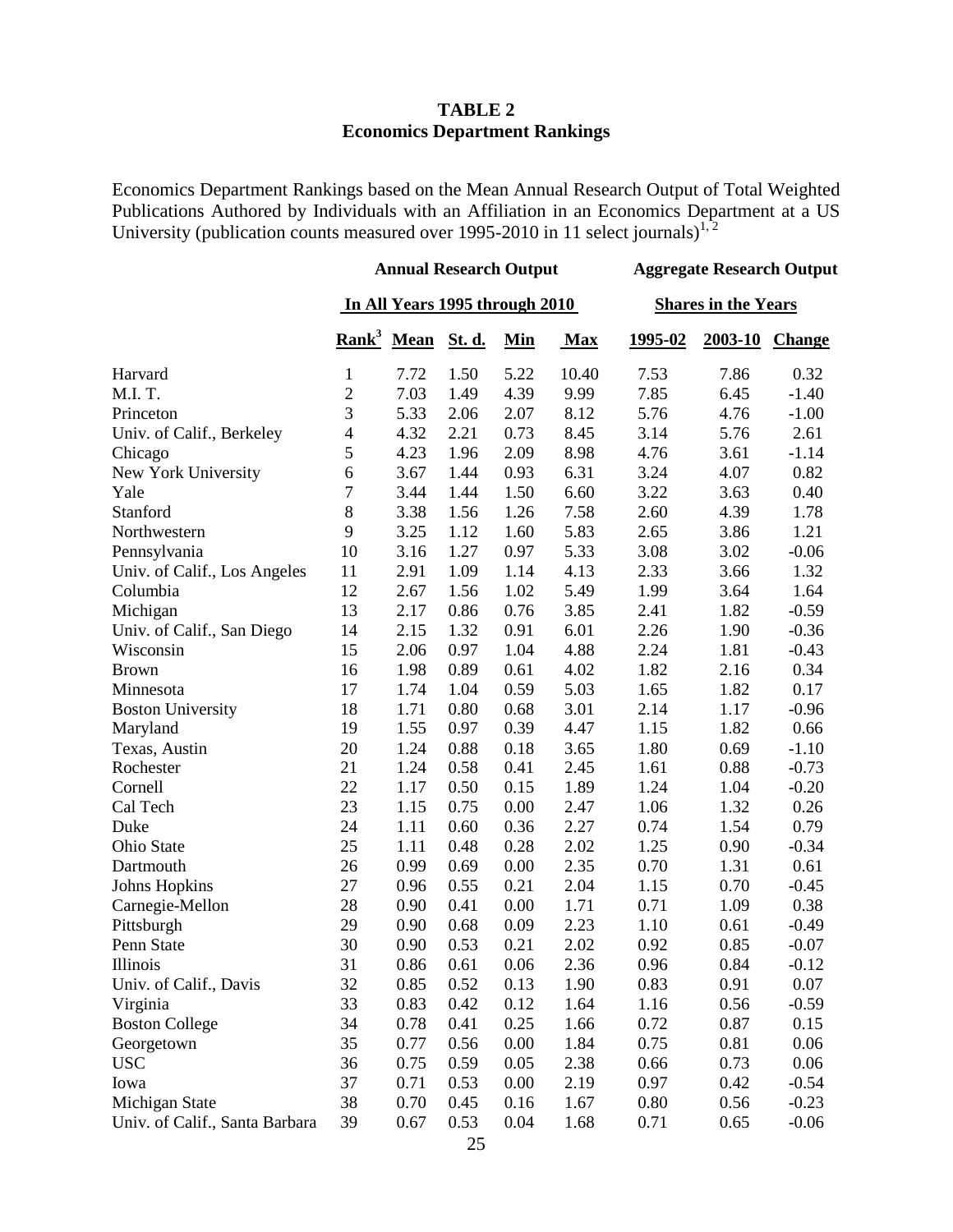| Arizona State University    | 40 | 0.63 | 0.52 | 0.00 | 1.51 | 0.66 | 0.74 | 0.08    |
|-----------------------------|----|------|------|------|------|------|------|---------|
| Washington, St. Louis       | 41 | 0.53 | 0.37 | 0.00 | 1.17 | 0.46 | 0.64 | 0.18    |
| Univ. of Calif., Santa Cruz | 42 | 0.50 | 0.41 | 0.00 | 1.58 | 0.38 | 0.59 | 0.21    |
| Florida                     | 43 | 0.45 | 0.44 | 0.00 | 1.75 | 0.65 | 0.22 | $-0.42$ |
| Rutgers                     | 44 | 0.43 | 0.39 | 0.00 | 1.43 | 0.69 | 0.24 | $-0.45$ |
| Univ. of Calif., Irvine     | 45 | 0.42 | 0.39 | 0.00 | 1.52 | 0.30 | 0.53 | 0.23    |
| University of Arizona       | 46 | 0.41 | 0.22 | 0.00 | 0.90 | 0.44 | 0.39 | $-0.05$ |
| North Carolina, Chapel Hill | 47 | 0.40 | 0.43 | 0.00 | 1.58 | 0.48 | 0.29 | $-0.18$ |
| Vanderbilt                  | 48 | 0.40 | 0.20 | 0.00 | 0.79 | 0.44 | 0.36 | $-0.08$ |
| Texas A&M                   | 49 | 0.39 | 0.46 | 0.00 | 1.71 | 0.54 | 0.23 | $-0.31$ |
| Houston                     | 50 | 0.39 | 0.28 | 0.00 | 0.89 | 0.46 | 0.30 | $-0.16$ |
| Rice                        | 51 | 0.37 | 0.37 | 0.00 | 1.15 | 0.38 | 0.28 | $-0.10$ |
| Washington                  | 52 | 0.36 | 0.39 | 0.00 | 1.25 | 0.59 | 0.14 | $-0.45$ |
| Purdue                      | 53 | 0.35 | 0.32 | 0.00 | 1.29 | 0.43 | 0.30 | $-0.13$ |
| Oregon                      | 54 | 0.33 | 0.25 | 0.00 | 0.84 | 0.39 | 0.26 | $-0.12$ |
| <b>Iowa State</b>           | 55 | 0.32 | 0.28 | 0.07 | 1.23 | 0.20 | 0.49 | 0.29    |
| Colorado                    | 56 | 0.32 | 0.26 | 0.00 | 0.89 | 0.30 | 0.38 | 0.08    |
| Indiana                     | 57 | 0.30 | 0.20 | 0.00 | 0.61 | 0.39 | 0.23 | $-0.16$ |
| Emory                       | 58 | 0.25 | 0.23 | 0.00 | 0.73 | 0.19 | 0.31 | 0.12    |
| SUNY, Albany                | 59 | 0.24 | 0.24 | 0.00 | 0.84 | 0.29 | 0.22 | $-0.06$ |
| <b>SMU</b>                  | 60 | 0.21 | 0.14 | 0.00 | 0.50 | 0.24 | 0.18 | $-0.06$ |
| Delaware                    | 61 | 0.20 | 0.41 | 0.00 | 1.66 | 0.24 | 0.11 | $-0.13$ |
| <b>VPI</b>                  | 62 | 0.16 | 0.20 | 0.00 | 0.58 | 0.26 | 0.05 | $-0.21$ |
| Notre Dame                  | 63 | 0.16 | 0.23 | 0.00 | 0.62 | 0.11 | 0.23 | 0.12    |
| George Mason                | 64 | 0.12 | 0.29 | 0.00 | 1.14 | 0.04 | 0.24 | 0.20    |

<sup>1</sup> Publication data is collected annually over the years 1995 through 2010 from the following 11 selected journals: *American Economic Review, Econometrica, Economic Journal, Economica, International Economic Review, Journal of Economic Theory, Journal of Monetary Economics, Journal of Political Economy, Quarterly Journal of Economics, Review of Economics and Statistics, and the Review of Economic Studies.* Only data relating to full articles are collected, thus excluding comments, replies and other such shorter forms of communications.

 $2^{\circ}$  The weighted measures convert page counts to AEA-equivalent pages, use the  $1/n$  rule for coauthored articles, and apply a quality indexing using the journal "Impact Factors" provided in the various annual editions of the Social Sciences *Journal Citation Reports*.

<sup>3</sup> To be included in these rankings, an institution's Department of Economics must have had one of the top-60 research outputs during either the 1995-2002 period or the 2003-2010 period (or both).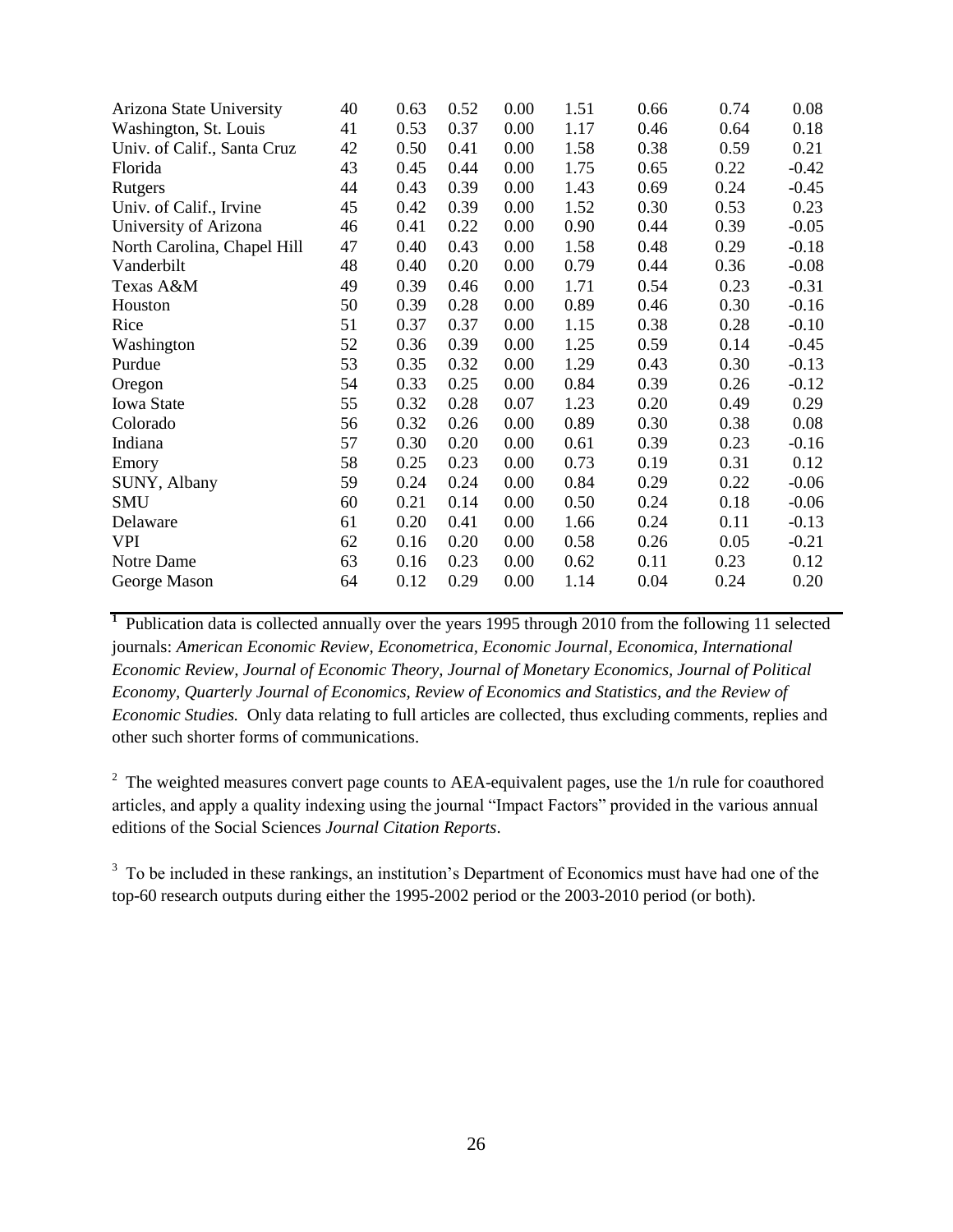## **TABLE 3 Descriptive Statistics**

|                                              | <b>Mean</b>   | Std. Dev. | Min              | <b>Max</b>   |
|----------------------------------------------|---------------|-----------|------------------|--------------|
| <b>Dependent Variable</b>                    |               |           |                  |              |
| Change in department's research output:      | $-9.88E^{-6}$ | 0.629     | $-2.817$         | 3.369        |
|                                              |               |           |                  |              |
| <b>Independent Variables</b>                 |               |           |                  |              |
|                                              |               |           |                  |              |
| (1) Chair's research output                  |               |           |                  |              |
| Chair's citations (to 5 most cited articles) | 2153.1        | 2873.3    | 10               | 17603        |
| Years since Chair's most cited work          | 12.97         | 4.79      | $\overline{2}$   | 33           |
| Chair's total weighted publications          | 22.87         | 17.70     | 2.16             | 111.52       |
|                                              |               |           |                  |              |
| (2) Chair Characteristics                    |               |           |                  |              |
| Female Chair                                 | 0.067         | 0.250     | $\boldsymbol{0}$ | 1            |
| Foreign born Chair                           | 0.290         | 0.454     | $\overline{0}$   | $\mathbf{1}$ |
| Chair's years since PhD                      | 24.33         | 6.55      | 10               | 48           |
| Chair's years at university                  | 14.55         | 8.61      | $\boldsymbol{0}$ | 42           |
| Number of institutions where Chair has       | 2.10          | 1.09      | $\mathbf{1}$     | 6            |
| worked                                       |               |           |                  |              |
|                                              |               |           |                  |              |
| (3) Institution Controls                     |               |           |                  |              |
| Department's research output at the start of | 1.531         | 1.763     | 0.000            | 8.562        |
| the Chair's term                             |               |           |                  |              |
| Share of world publications to non-US        | 55.08         | 2.63      | 50.93            | 61.19        |
| Economics departments (%)                    |               |           |                  |              |
| Institution's share of economics             |               |           |                  |              |
| publications to business and policy schools  | 1.73          | 3.08      | $\overline{0}$   | 14.48        |
| $(\% )$                                      |               |           |                  |              |
| Total economics PhDs granted at Chair's      | 208.5         | 124.4     | 42               | 555          |
| university                                   |               |           |                  |              |
| University revenue (100 millions)            | 18.311        | 13.654    | 1.002            | 101.599      |
| University's share of federal grants $(\% )$ | 1.64          | 1.13      | 0.06             | 5.72         |
|                                              |               |           |                  |              |
| (4) Field Dummies                            |               |           |                  |              |
| Microeconomics                               | 0.158         | 0.365     | $\boldsymbol{0}$ | 1            |
| <b>Macroeconomics</b>                        | 0.108         | 0.310     | $\theta$         | $\bf{l}$     |
| History/Thought                              | 0.044         | 0.204     | $\boldsymbol{0}$ | 1            |
| Quantitative                                 | 0.102         | 0.303     | $\boldsymbol{0}$ | $\mathbf{1}$ |
| <b>Public Finance</b>                        | 0.050         | 0.217     | $\boldsymbol{0}$ | $\mathbf{1}$ |
| Monetary                                     | 0.121         | 0.327     | $\boldsymbol{0}$ | $\mathbf{1}$ |
| International                                | 0.093         | 0.291     | $\boldsymbol{0}$ | 1            |
| Agriculture/Environment                      | 0.040         | 0.196     | $\boldsymbol{0}$ | 1            |
| <b>Industrial Organization</b>               | 0.080         | 0.271     | $\boldsymbol{0}$ | $\mathbf{1}$ |
| Labor                                        | 0.168         | 0.375     | $\mathbf{0}$     | 1            |
| Other                                        | 0.036         | 0.187     | $\boldsymbol{0}$ | $\mathbf{1}$ |
| (5) Time Dummies                             |               |           |                  |              |
| 1996                                         | 0.019         | 0.138     | $\boldsymbol{0}$ | 1            |
| 1997                                         | 0.035         | 0.184     | $\overline{0}$   | $\mathbf{1}$ |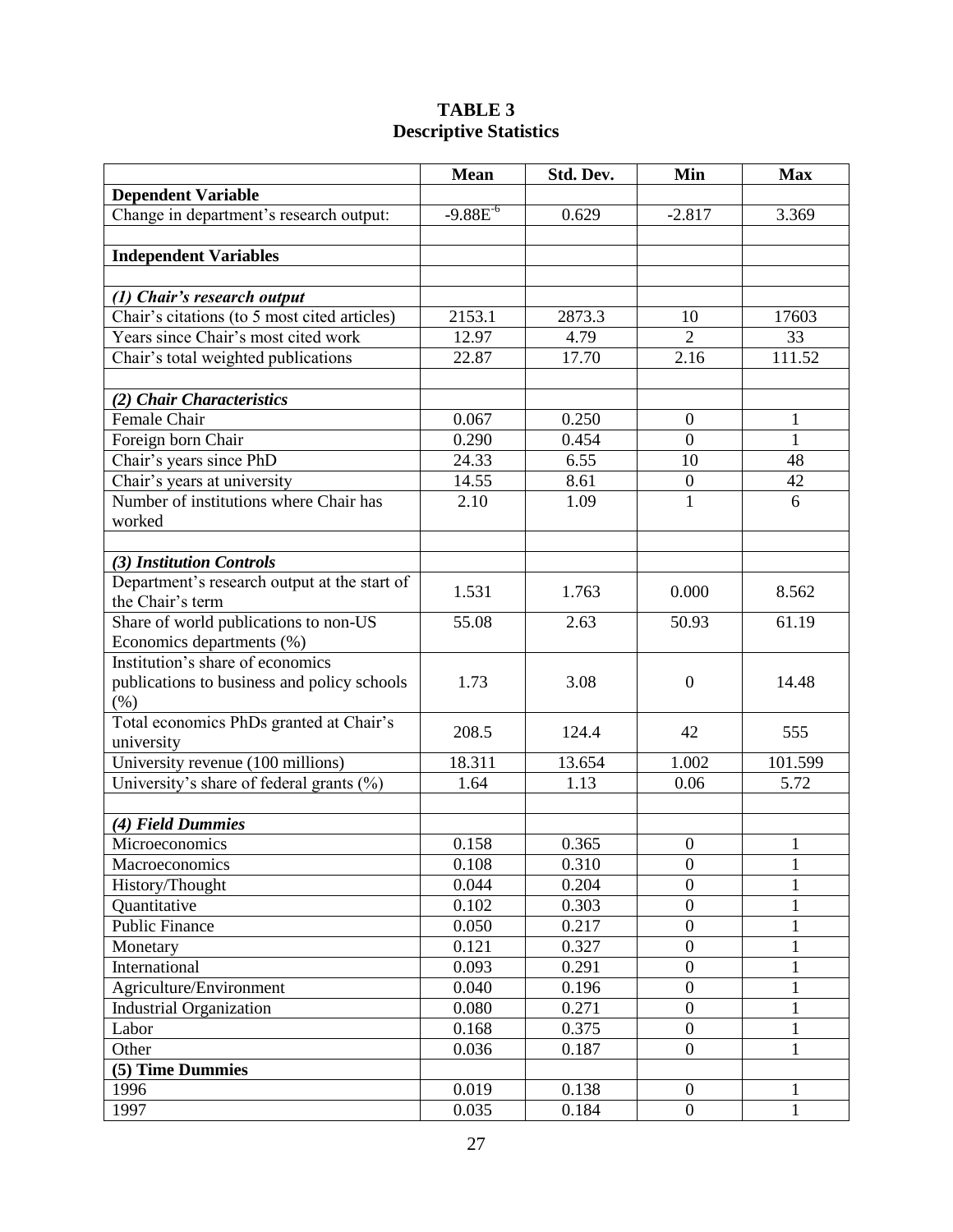| 1998 | 0.052 | 0.222 | $\theta$ |  |
|------|-------|-------|----------|--|
| 1999 | 0.063 | 0.243 | $\theta$ |  |
| 2000 | 0.068 | 0.252 | $\theta$ |  |
| 2001 | 0.078 | 0.270 | $\Omega$ |  |
| 2002 | 0.081 | 0.272 | $\Omega$ |  |
| 2003 | 0.082 | 0.275 | $\theta$ |  |
| 2004 | 0.079 | 0.270 | $\Omega$ |  |
| 2005 | 0.075 | 0.264 |          |  |
| 2006 | 0.084 | 0.277 | $\Omega$ |  |
| 2007 | 0.088 | 0.284 | $\Omega$ |  |
| 2008 | 0.076 | 0.266 | $\Omega$ |  |
| 2009 | 0.067 | 0.250 | $\Omega$ |  |
| 2010 | 0.051 | 0.220 | $\Omega$ |  |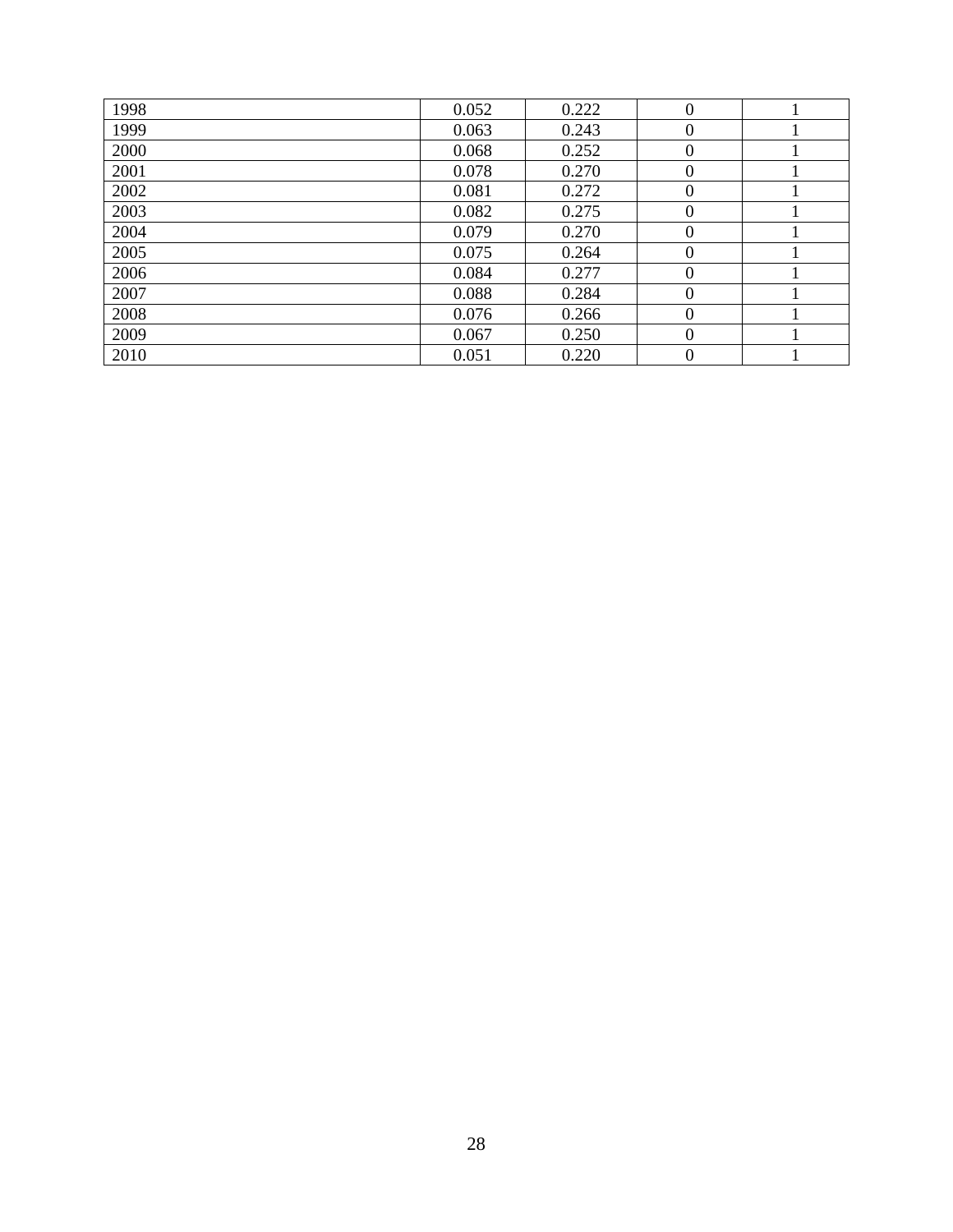### **TABLE 4 Regression Equations for the Later Improvement in Department Research Performance**

(The dependent variable is the change in a department's research output measured between the first year of the incoming Chair's appointment and the current observed year. Research output of a department is measured by a 3-yr moving average of quality-weighted publications)

| <b>Explanatory variable</b>            | <b>Model 1</b>        | <b>Model 2</b>        | <b>Model 3</b>         | <b>Model 4</b>         |
|----------------------------------------|-----------------------|-----------------------|------------------------|------------------------|
| Chair's citations                      | $0.0001**$            | $0.0001**$            | $0.0002***$            | $0.0001***$            |
| Chair's citations squared              | (2.12)<br>$-0.0624**$ | (2.28)<br>$-0.0671**$ | (2.89)<br>$-0.0851***$ | (2.82)<br>$-0.0705***$ |
| (scaled by 10 million)                 | $(-1.96)$             | $(-2.11)$             | $(-2.57)$              | $(-2.86)$              |
| Department's research output at the    | $-0.0861*$            | $-0.0873*$            | $-0.0726*$             | $-0.2331***$           |
| start of the Chair's term              | $(-1.86)$             | $(-1.90)$             | $(-1.70)$              | $(-5.61)$              |
| Number of years since Chair's          |                       | $-0.0080$             | $-0.0253*$             | $-0.0205*$             |
| most cited work                        |                       | $(-0.68)$             | $(-1.71)$              | $(-1.72)$              |
|                                        |                       | $-0.0058$             | $-0.0087$              | $-0.0083$              |
| Chair's total weighted publications    |                       | $(-0.73)$             | $(-1.12)$              | $(-1.07)$              |
| Chair's total weighted                 |                       | 0.0001                | 0.0001                 | 0.0000                 |
| publications squared                   |                       | (0.71)                | (0.71)                 | (1.03)                 |
|                                        |                       |                       | 0.1348                 | 0.1337                 |
| Female Chair                           |                       |                       | (0.82)                 | (0.86)                 |
|                                        |                       |                       | 0.0085                 | 0.0023                 |
| Foreign-born Chair                     |                       |                       | (0.10)                 | (0.03)                 |
|                                        |                       |                       | $-0.0655**$            | $-0.0436$              |
| Chair's years since PhD                |                       |                       | $(-1.94)$              | $(-1.59)$              |
|                                        |                       |                       | $0.0016***$            | $0.0011**$             |
| Chair's years since PhD squared        |                       |                       | (2.52)                 | (2.02)                 |
|                                        |                       |                       | 0.0048                 | 0.0037                 |
| Chair's years at current university    |                       |                       | (0.67)                 | (0.55)                 |
| Number of institutions where           |                       |                       | 0.0667                 | 0.0589                 |
| Chair has worked                       |                       |                       | (1.07)                 | (1.07)                 |
| Share of world publications to non-    |                       |                       |                        | $-0.1520**$            |
| <b>US</b> Economics departments        |                       |                       |                        | $(-2.45)$              |
| Institution's share of publications to |                       |                       |                        | $0.0533**$             |
| business and policy schools            |                       |                       |                        | (2.14)                 |
| Total economics PhDs granted at the    |                       |                       |                        | $0.0014***$            |
| Chair's university                     |                       |                       |                        | (2.64)                 |
| University revenue <sup>a</sup>        |                       |                       |                        | 0.0057                 |
|                                        |                       |                       |                        | (1.51)                 |
| University's share of federal grants   |                       |                       |                        | $-0.0636*$             |
|                                        |                       |                       |                        | $(-1.68)$              |